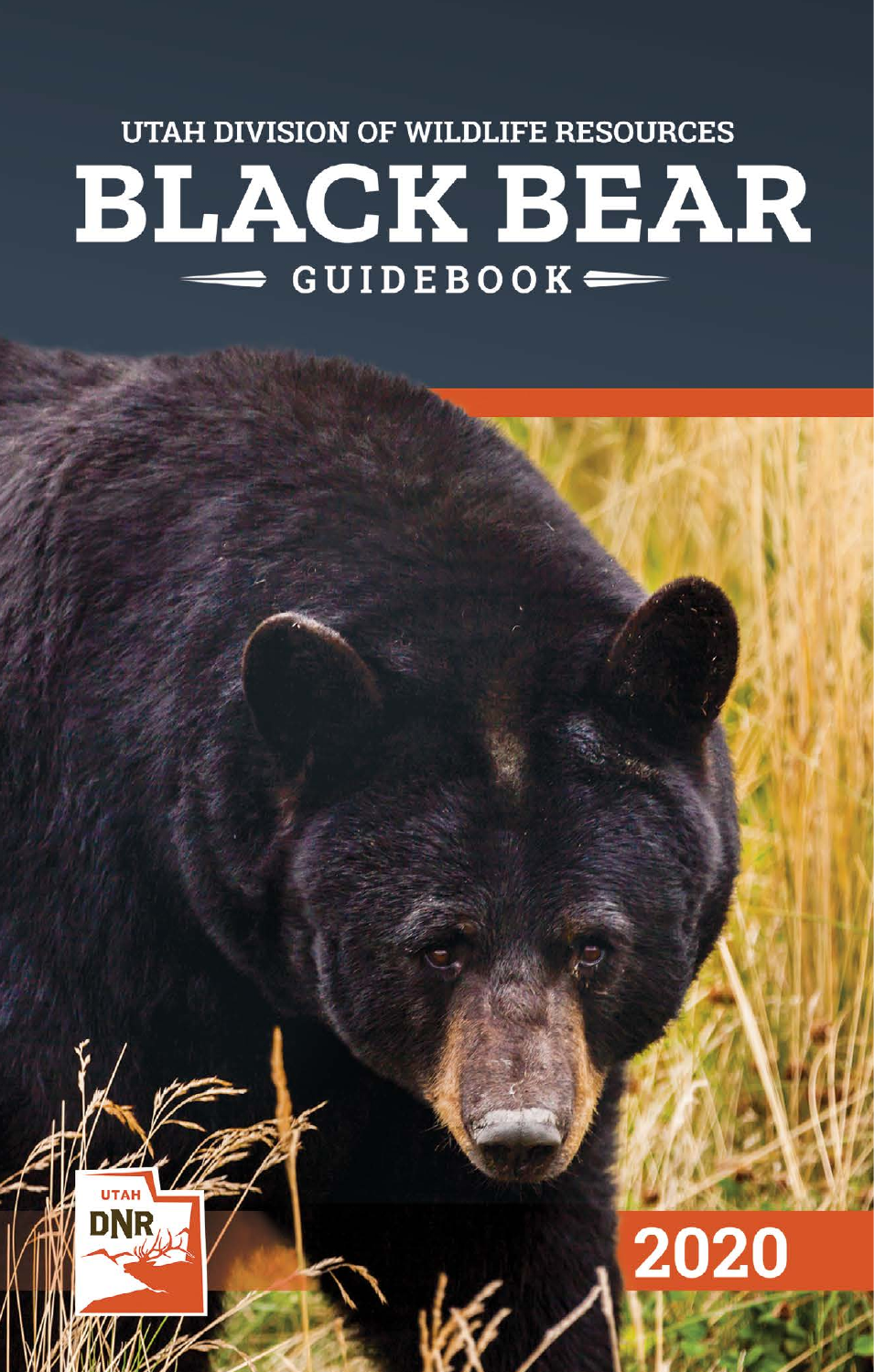# CONTACT US

#### Turn in a poacher

*Utah Black Bear Guidebook • 2020* Phone: 1-800-662-3337 Email: *[turninapoacher@utah.gov](mailto:turninapoacher%40utah.gov?subject=)* Online: *[wildlife.utah.gov/utip](http://wildlife.utah.gov/utip)*

# Division offices

Offices are open 8 a.m.–5 p.m., Monday through Friday.

#### *Salt Lake City*

1594 W North Temple Box 146301 Salt Lake City, UT 84114-6301 801-538-4700

#### *Central Region*

1115 N Main Street Springville, UT 84663 801-491-5678

#### *Northeastern Region*

318 N Vernal Avenue Vernal, UT 84078 435-781-9453

#### *Northern Region*

515 E 5300 S Ogden, UT 84405 801-476-2740

#### *Southeastern Region*

319 N Carbonville Road, Ste A Price, UT 84501 435-613-3700

#### *Southern Region*

1470 N Airport Road Cedar City, UT 84721 435-865-6100

# *Washington County Field Office*

451 N SR-318 Hurricane, UT 84737 435-879-8694

# wildlife.ut<br>M You Tube F J O Q

# CONTENTS

- 6 [Key dates and fees](#page-3-0)
- 8 [Basic requirements](#page-4-0)
- 8 [Utah's Trial Hunting Program](#page-4-0)
- 9 [Have you completed the](#page-4-0)  [orientation course?](#page-4-0)
- 10 [Prepare to apply](#page-5-0)
- 12 [Do your research](#page-5-0)
- 12 [Why bonus points matter](#page-6-0)
- 13 [Are you eligible to apply?](#page-6-0)
- 13 [Waiting period](#page-6-0)
- 13 [Hunters with disabilities](#page-6-0)
- 14 [Apply for a permit](#page-7-0)
- 16 [After you apply](#page-8-0)
- 16 [Help the Division collect bear data](#page-8-0)
- 16 [Permit refunds and exchanges](#page-8-0)
- 17 [Surrendering a permit](#page-8-0)
- 18 [Other available permits](#page-9-0)
- 18 [Harvest-objective permits](#page-9-0)
- 18 Hunter Mentoring Program
- 19 [Pursuit permits](#page-9-0)
- 19 [Conservation and sportsman](#page-10-0)  [permits](#page-10-0)
- 20 Don't jeopardize future hunts
- 21 [Guides and outfitters](#page-11-0)
- 22 [Field regulations](#page-11-0)
- 22 [Hunting hours](#page-11-0)
- 22 [Hunting methods](#page-11-0)
- 23 [Firearms and hunting equipment](#page-11-0)
- 25 [Use of dogs](#page-13-0)
- 26 [Bear baiting](#page-13-0)
- 28 [Prohibited hunting methods](#page-14-0)
- 28 [Possession and transportation](#page-14-0)
- 29 [Harvest reporting](#page-14-0)
- 30 [Disposal of wildlife](#page-15-0)
- 30 [Livestock and commercial crop](#page-15-0)  [depredation](#page-15-0)
- 30 [Trespassing](#page-15-0)
- 31 [Harvest and pursuit restrictions](#page-15-0)
- 33 [Hunt tables](#page-16-0)
- 42 [Definitions](#page-20-0)

# WHAT'S NEW?

**Apply for hunts:** You can apply for Utah's 2020 limited-entry black bear hunts from Feb. 3–24, 2020. The results of the black bear drawing will be available on or before March 4, 2020. For additional details, see [page 14.](#page-7-1)

Pack size restrictions: Starting in 2020, the maximum number of dogs that can be used to pursue a bear has been set at 16 for the spring and fall seasons. During all summer pursuit seasons and restricted summer pursuit seasons, there's an eight-dog maximum. For details, see page [25](#page-12-0).

**Pursuit clarifications: Please remember** that you may not pursue a single bear in repeated pursuits to the point where it renders the bear physically unable to escape. You must also make reasonable efforts to call dogs off of a bear that has been cornered or held at bay. For details, see page [28](#page-14-1).

#### Change to permit surrender processes:

Starting in 2020, the permit surrender process has changed. If you want to surrender your black bear hunting permit, you are strongly en couraged to do so at least 30 days before **the season opens** to avoid losing your previously accrued bonus points . For details, see page [17](#page-8-1) or visit *wildlife.utah.gov/refund*.

New spring restricted pursuit seasons for nonresidents: The Utah Wildlife Board approved new spring restricted pursuit seasons for nonresident pursuers on the Book Cliffs, La Sal and San Juan units. Nonresidents must apply for spring restricted pursuit limitedentry permits in the black bear drawing. Residents who want to pursue bears on those units during the spring season can do so by purchasing pursuit permits at *[wildlife.utah.gov](http://wildlife.utah.gov)*, from a license agent or at any Division office. For details, see page [11](#page-5-1).

# KNOW THE LAWS

This guidebook summarizes Utah's black bear hunting laws and rules. Although it is a convenient quick-reference document for Utah's regulations, it is not an all-encompass ing resource.

For an in-depth look at Utah's black bear hunting laws and rules, visit *[wildlife.utah.gov/rules](http://wildlife.utah.gov/rules)* .

You can use the references in the guide book—such as *Utah Code § 23-20-3* and *Utah Administrative Rule R657-33-3*—to search the Division's website for the detailed statute or rule that underpins the guidebook summary.

If you have questions about a particular rule, call or visit the nearest Division office.

# Who makes the rules?

The Utah Wildlife Board passes the rules and laws summarized in this guidebook.

There are seven board members, and each serves a six-year term. Appointed by the governor, board members are not Division employees.

The Division's director serves as the board's executive secretary but does not have a vote on wildlife policies.

Before board members make changes to wildlife rules, they listen to recommendations from Division biologists. They also receive input from the public and various interest groups via the Regional Advisory Council (RAC) process.

 If you have feedback or suggestions for board members, you can find their contact information online at *[wildlife.utah.gov](http://wildlife.utah.gov)* .

# Wildlife Board members

Byron Bateman, *Chair* Kevin Albrecht, *Vice Chair* Mike Fowlks, *Division Director & Executive Secretary*

Randy Dearth Wade Heaton Karl Hirst Donnie Hunter Bret Selman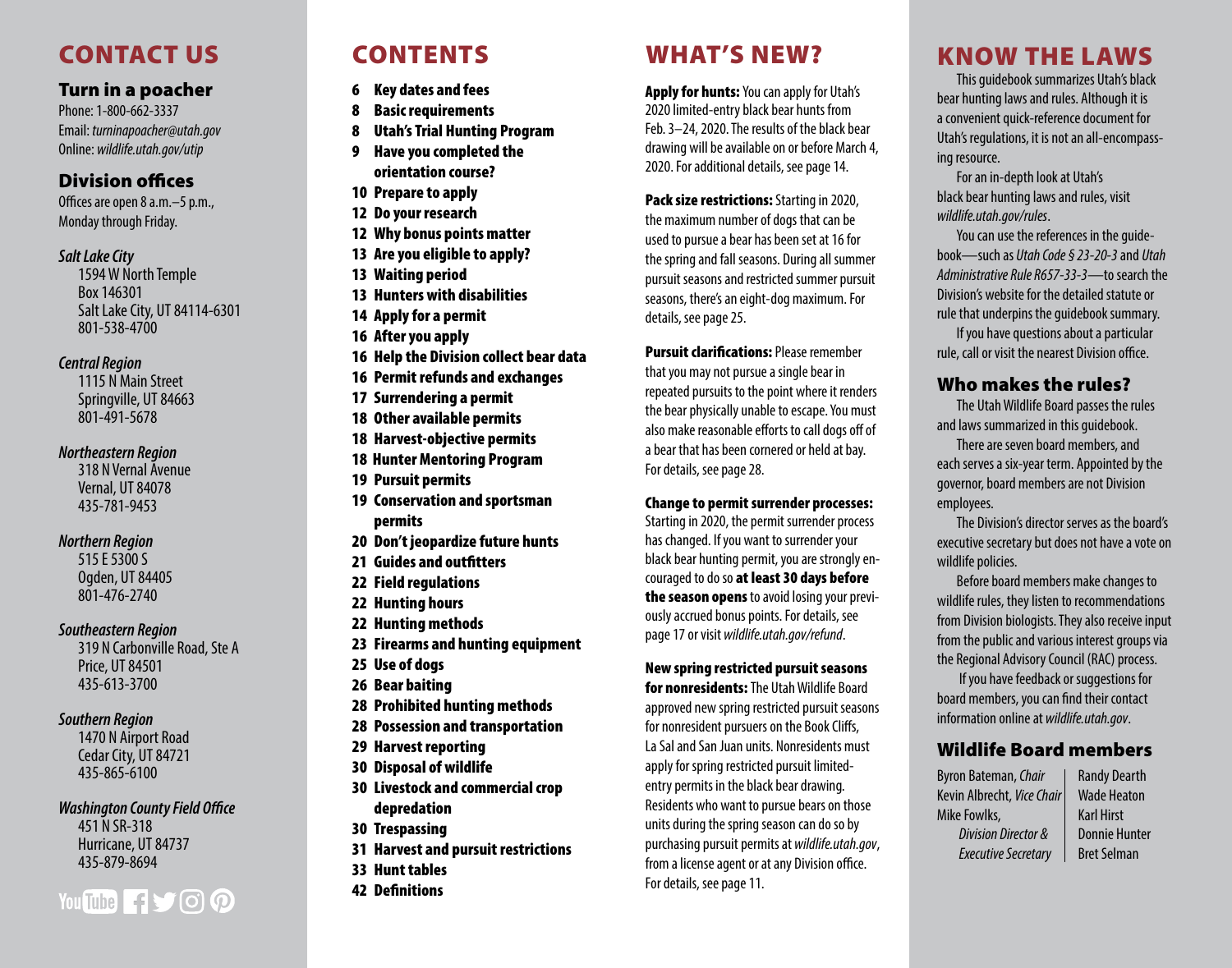# Utah Black Bear Guidebook - 2020 *Utah Black Bear Guidebook • 2020*

#### Ethics component in mandatory orienta-

tion course: You are required to complete the online bear orientation course before you can apply for or purchase a black bear permit, a bonus point, a pursuit permit or a restricted pursuit limited-entry permit. This year, the course contains new content focused on hunting ethics. You can find the course at *wildlife.utah.gov/bear* and you can read more about hunting ethics in the article on page [20.](#page-10-2)

Permit increases: The Utah Wildlife Board approved permit increases for many hunting units. For details on how many permits are available, see the hunt tables that begin on page [33.](#page-16-2)

Hunting in Utah State Parks: Hunting of wildlife is allowed within the boundaries of all Utah State Park areas, **except** those areas and hunts specifically closed by the Utah Division of State Parks and Recreation in *Utah Admin. Rule R651-614*.

Dog restriction on Book Cliffs, Bitter Creek/South unit: The fall hunt on the Book Cliffs, Bitter Creek/South unit runs from Aug. 1–Nov. 14, 2020. Hunters will be allowed to use

dogs on this unit during the early and later parts of the season. Dogs are not allowed from Aug. 15–Sept. 30, 2020. See hunt details in the table on [page 36](#page-18-0).

Dog restriction on La Sal and San Juan

units: If you obtain a bear permit for the La Sal or San Juan units during the Aug. 8–Sept. 20 season, you will not be allowed to use dogs from Sept. 12–20, 2020. This restriction is to avoid conflicts with limited-entry elk hunters. Season dates are listed in the hunt tables at the bottom of [page 3](#page-18-1)6.

New refund requirements: Starting in 2020, if you are eligible for a refund, you must submit all required forms and accompanying paperwork within 90 days of the season ending in order to qualify for a full refund. For details and the refund request form, visit *wildlife.utah.gov/refund*.

Find updated maps and boundar-

**ies:** Unit boundaries change every year. Use the Utah Hunt Planner to find unit maps, boundaries and information on the hunts you want to apply for. Learn more at *wildlife.utah.gov/huntplanner*.

SERGEAN

# Don't lose your hunting and fishing privileges

If you commit a wildlife violation, you could lose the privilege of hunting and fishing in Utah. The Utah Division of Wildlife Resources can suspend the license of anyone who knowingly, intentionally or recklessly violates wildlife laws. Your license can be suspended for a wildlife violation if:

- You are convicted.
- You plead guilty or no contest.
- You enter a plea in abeyance or diversion agreement.

Suspension proceedings are separate and independent from criminal prosecution. The Utah Division of Wildlife Resources may suspend your license privileges whether or not the court considers suspension in your criminal case. You will be notified of any action against your privilege after criminal proceedings conclude. And remember, if your license is suspended in Utah, you may not be permitted to hunt or fish in most other

states. (Visit *wildlife.utah.gov/know-the-consequences.html* to see a map of participating states.)

Updated season dates: Season dates change every year. For details, see the tables that start on [page 33](#page-16-1).

# Important reminders

**Hunting license required: Before you can** apply for or obtain a 2020 black bear hunting permit, bonus point or pursuit permit, you must have a valid Utah hunting or combination license. Please see [page 9](#page-4-2) for more information.

Applying for a bait station: You may apply for the certificate of registration (COR) required to run a bait station beginning April 1, 2020. For additional details, see [page 27](#page-13-1).

#### Drawing results available March 4:

Results of the 2020 black bear drawing will be emailed on or before March 4. You can also visit *[wildlife.utah.gov](http://wildlife.utah.gov)* or call 1-800-221-0659 to see if you were successful. For more information, see [page 1](#page-7-2)6.

#### Unit closures available online: Any

harvest-objective unit closures will be listed on the hotline (1-888-668-5466) and posted at *[wildlife.utah.gov/bear](http://wildlife.utah.gov/bear)* by noon daily. Closures will take effect the following day.

#### Utah Hunter Mentoring Program:

Eligible mentors can share their bear permits with qualifying minors. For details, see the information box on page [18](#page-9-1) or visit *wildlife.utah.gov/mentoring*.

Utah's Trial Hunting Program: People who haven't hunted black bears may be able to try it for the first time without taking Hunter Education. For details, see the information box on [page 8](#page-4-3).

Guides and outfitters: If you're a Utahlicensed guide or outfitter—and you're accompanying a paying client to pursue black bear—you do not need a pursuit permit. To learn more, see the box on [page 21.](#page-10-1)

**365-day pursuit permits: Pursuit permits** are valid for 365 days from the day you buy them, but you may pursue bears only during the state's pursuit seasons. You'll find pursuit season dates on [page 6](#page-3-1) and pursuit restrictions on [page 31.](#page-15-1)

Age requirements: If you're 11 years old, but you'll turn 12 during 2020, you can apply for a permit to hunt bears in 2020. Please see [page 8](#page-4-1) for more information.

**Private land:** The Division cannot quarantee access to any private land. Under certain circumstances, you must obtain written permission from the landowner or the landowner's authorized representative before hunting on private lands. For more information, please see *Trespassing* [on page 30.](#page-15-2)

**Guidebook correction:** If errors are found in this guidebook after it is printed, the Division will correct them in the online copy. Visit *[wildlife.utah.gov/guidebooks](http://wildlife.utah.gov/guidebooks)* to view digital versions of all the Division's guidebooks.

Protection from discrimination: The Division receives federal financial assistance from the U.S. Fish and Wildlife Service. Under Title VI of the Civil Rights Act of 1964, Section 504 of the Rehabilitation Act of 1973, Title II of the Americans with Disabilities Act of 1990, the Age Discrimination Act of 1975, Title IX of the Education Amendments of 1972, the U.S. Department of the Interior and its bureaus prohibit discrimination on the basis of race, color, national origin, age, disability or sex. If you believe that you have been discriminated against in any program, activity or facility, or if you desire further information, please visit *www.doi.gov/pmb/eeo/public-civil-rights.*

**Division funding:** The Division is mostly funded by the sale of hunting and fishing licenses and through federal aid made possible by an excise tax on the sale of firearms and other hunting- and fishing-related equipment.

wildlife.utah.gov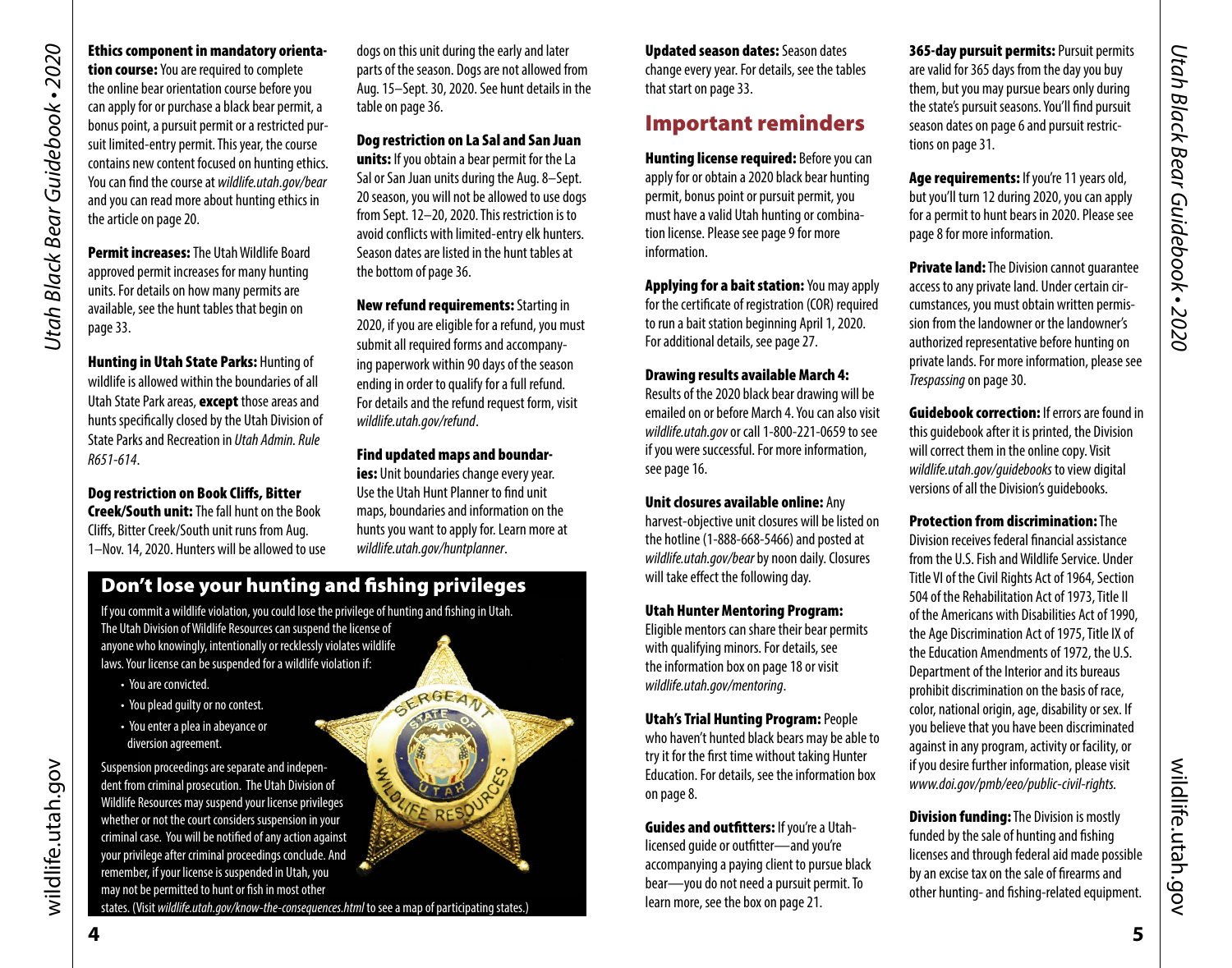# <span id="page-3-2"></span>KEY DATES

*Utah Black Bear Guidebook • 2020*

<span id="page-3-0"></span>Utah Black Bear Guidebook • 2020

# Hunt applications

|                                                                                        | Start applying online                         | Feb. 3, 2020   |  |  |  |
|----------------------------------------------------------------------------------------|-----------------------------------------------|----------------|--|--|--|
|                                                                                        | Application deadline                          | Feb. 24, 2020  |  |  |  |
|                                                                                        | Drawing results available                     | March 4, 2020  |  |  |  |
|                                                                                        | Harvest-objective permit<br>sales begin       | March 12, 2020 |  |  |  |
|                                                                                        | Remaining permits go on<br>sale, if available | March 12, 2020 |  |  |  |
| <b>Hunt season dates</b>                                                               |                                               |                |  |  |  |
| Season dates vary. For all season dates, see the<br>hunt tables that begin on page 33. |                                               |                |  |  |  |

# <span id="page-3-1"></span>Pursuit season dates (units not designated as restricted)

| Spring | March 28-May<br>31, 2020 |
|--------|--------------------------|
| Summer | July 1–Aug. 1,<br>2020   |
| Fall   | Nov. 7-14, 2020          |

# Pursuit season dates for restricted pursuit units

The Book Cliffs, La Sal and San Juan units are Utah's only restricted pursuit units. Restrictions apply during the spring, early summer and late summer pursuit seasons. To learn more about applying for and using restricted pursuit limitedentry permits, see [pages 11](#page-5-2) an[d 32.](#page-16-3)

| Spring<br>(all three units, restricted<br>only for nonresidents) | March 28-May<br>31, 2020 |
|------------------------------------------------------------------|--------------------------|
| Early summer<br>(all three units)                                | July 6-17, 2020          |
| Late summer                                                      | July 20-Aug. 1,          |
| (Book Cliffs)                                                    | 2020                     |
| Late summer                                                      | July 20-Aug. 2,          |
| (La Sal and San Juan)                                            | 2020                     |

# FEES

# Resident license fees

| <b>License</b>                                                                                | Fee                                |
|-----------------------------------------------------------------------------------------------|------------------------------------|
| 365-day hunting license<br>(age 13 and under)                                                 | \$11                               |
| 365-day hunting license<br>(ages 14–17)                                                       | \$16                               |
| 365-day hunting license<br>(ages 18-64)                                                       | \$34                               |
| 365-day hunting license<br>(age 65 and older)                                                 | \$25                               |
| 365-day hunting license<br>for disabled veterans<br>(see details in the box on<br>page 7)     | \$25.50                            |
| Multi-year hunting<br>license (age 18 and<br>older)                                           | \$33 per year, up<br>to five years |
| 365-day combination*<br>license (ages 14-17)                                                  | \$20                               |
| 365-day combination*<br>license (ages 18-64)                                                  | \$38                               |
| 365-day combination*<br>license (age 65 and<br>older)                                         | \$29                               |
| 365-day combination<br>license for disabled<br>veterans (see details in<br>the box on page 7) | \$28.50                            |
| Multi-year combination*<br>license (age 18 and<br>older)                                      | \$37 per year, up<br>to five years |

*\* A combination license allows you to hunt or fish in Utah and also allows you to fish with a second pole.*

# Nonresident license fees

| License                                                                  | Fee                                |
|--------------------------------------------------------------------------|------------------------------------|
| 365-day hunting license<br>(age 17 and younger)                          | \$25                               |
| 365-day hunting license<br>(age 18 and older)                            | \$65                               |
| Multi-year hunting<br>license (up to five years)<br>for age 18 and older | \$64 per year, up<br>to five years |
| 365-day combination*<br>license (age 17 and<br>younger)                  | \$29                               |
| 365-day combination*<br>license (age 18 and<br>older)                    | \$85                               |
| Multi-year combination*<br>license (age 18 and<br>older)                 | \$84 per year, up<br>to five years |

*\* A combination license allows you to hunt or fish in Utah and also allows you to fish with a second pole.*

# Resident permit fees

| Bear pursuit permit                       | \$30   |
|-------------------------------------------|--------|
| Bear restricted pursuit permit            | \$30#  |
| Bear harvest-objective permit             | \$83   |
| Bear limited-entry permit                 | \$83#  |
| Bear multi-season limited-entry<br>permit | \$166# |

# Nonresident permit fees

| Bear pursuit permit                       | \$135  |
|-------------------------------------------|--------|
| Bear restricted pursuit permit            | \$135# |
| Bear harvest-objective permit             | \$308  |
| Bear limited-entry permit                 | \$308# |
| Bear multi-season limited-entry<br>permit | \$475# |

# Other permit types

| <b>Bait station certificate of</b> | \$10 |
|------------------------------------|------|
| registration (See Bear baiting on  |      |
| page 26)                           |      |

*‡ In addition to the above fees, you will also be charged a \$10 nonrefundable application fee if you apply in the hunt drawing.*

# Discounted licenses for disabled veterans

To thank our servicemen and servicewomen, the Division offers discounted hunting and combination licenses to Utah veterans who were disabled in the line of duty.

The discounted hunting license is \$25.50, instead of the \$34 full price. Likewise, the discounted combination license is \$28.50, instead of the \$38 full price. Either license is good for 365 days from the day you buy it. Discounted licenses are available from all Division offices listed on page 2.

To purchase a discounted hunting or combination license, you must be a Utah resident and have a qualifying serviceconnected disability of at least 20 percent. When you visit a Division office to purchase your license, simply bring the verification of service-connected disability documentation that the Department of Veterans Affairs issued to you.

For more information, please visit *wildlife.utah.gov/disabled* or call the nearest Division office.

wildlife.utah.gov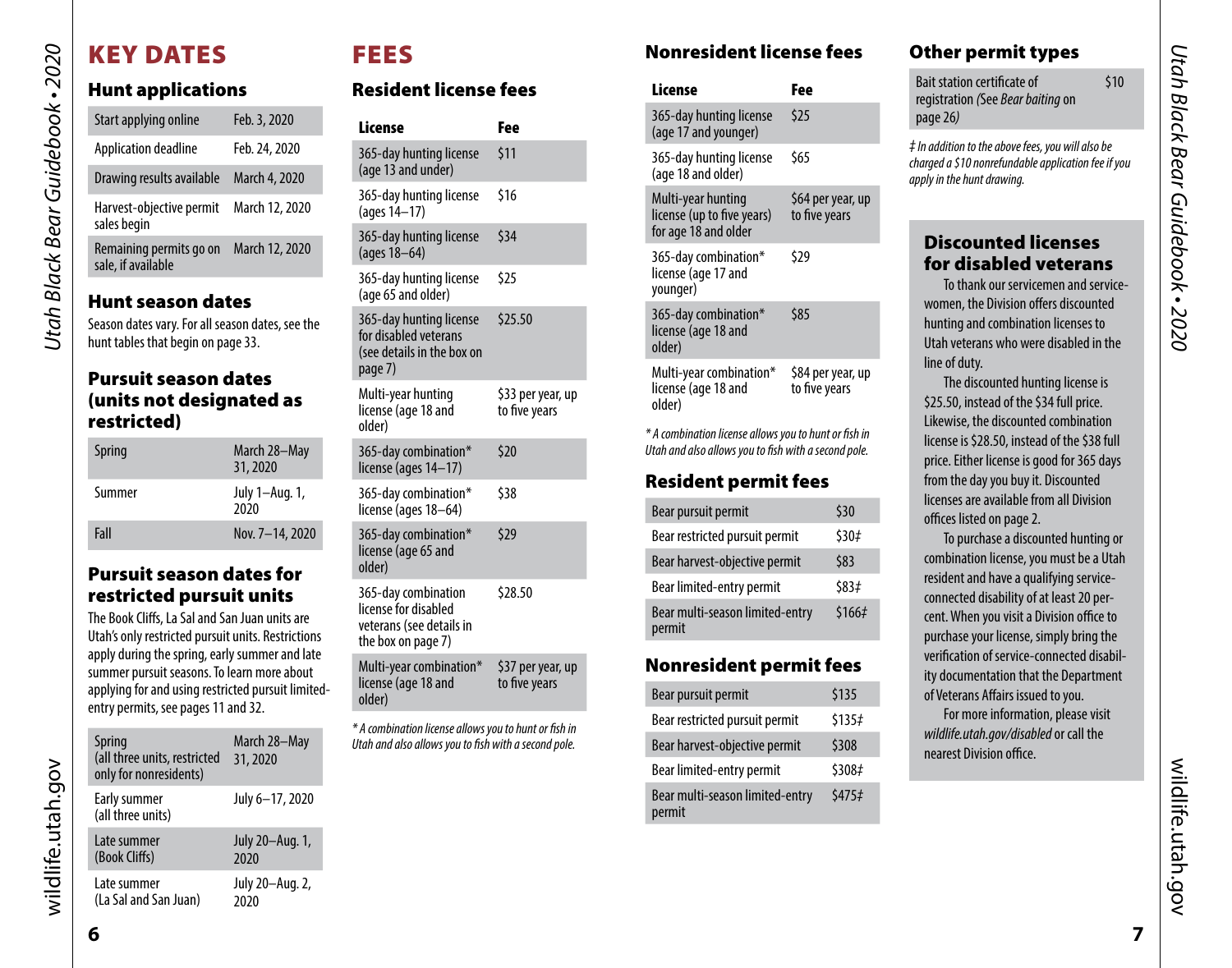# BASIC REQUIREMENTS

Are you planning to hunt or pursue black bears in Utah this year? Before you apply for a permit, make sure you meet Utah's age, hunter education and license requirements.

# <span id="page-4-1"></span>Are you old enough?

*Utah Code §§ 23-19-22.5 and 23-20-20* 

*Utah Black Bear Guidebook • 2020*

<span id="page-4-0"></span>Utah Black Bear Guidebook . 2020

To hunt or pursue a black bear in Utah, you must be at least 12 years old by Dec. 31, 2020.

Note: If you're 11 years old, but you'll be 12 by Dec. 31, 2020, you may apply for and obtain a black bear permit this year. All sales are final.

If you're younger than 18, you can apply to participate in the Utah Hunter Mentoring Program. For details on the program, see the information box on page [18](#page-9-1) or visit *wildlife.utah.gov/mentoring*.

# Adults must accompany youth

*Utah Code § 23-20-20*

While hunting with any weapon, a person under 14 years old must be accompanied by his or her parent, legal guardian or other responsible person who is 21 years of age or

# <span id="page-4-3"></span>Utah's Trial Hunting Program

*Utah Admin. Rule R657-68*

Have you ever wanted to bring your spouse, child or friend along on a hunt and give them a chance to try hunting? Now, they can join you on your next bear hunt.

Utah's Trial Hunting Program allows anyone over the age of 12 to try hunting for a few years—while accompanied by a licensed hunter over the age of 21 before taking a Hunter Education course.

The program applies to hunts for many different species, including black bears. To sign up for the program or to learn more about it, visit *wildlife.utah.gov/trial*.

older and who has been approved by the parent or guardian.

A person at least 14 years old and under 16 years old must be accompanied by a person 21 years of age or older while hunting with any weapon.

The Division encourages adults to be familiar with hunter education guidelines or to complete the hunter education course before accompanying youth into the field.

While in the field, the youth and the adult must remain close enough for the adult to see and provide verbal assistance to the young hunter. Using electronic devices, such as walkie-talkies or cell phones, does not meet this requirement.

# Have you passed hunter education?

*Utah Code § 23-19-11 and Utah Admin. Rule R657-23* 

If you were born after Dec. 31, 1965, you must provide proof that you've passed a hunter education course approved by the Division before you can apply for or obtain a hunting license or a bear permit.

The only exception to this law is for individuals who are participating in the Division's Trial Hunting Program. You can find details about the program in the box to the left or by visiting *wildlife.utah.gov/trial*.

# Proof of hunter education

You can prove that you've completed hunter education by obtaining a hunter education card (called a "blue card" in Utah) or if you have a verified hunter education number on file with the Division. The number is assigned when you complete hunter education and your blue card is issued.

#### How to take hunter education

To get started, you should visit *wildlife.utah.gov/huntereducation*. You'll see links to a complete list of traditional or online hunter education courses. Follow the instructions on the website to sign up for a course.

If you need assistance, please contact your local Division office or call 801-538-4727.

When you complete the course, your instructor will sign your course certificate, which will then become your hunting license. With a valid hunting license, you can also apply for or obtain permits in the Division's hunt drawings.

Approximately four to six weeks after you complete the course, you will receive your blue card by mail.

You should also keep the following in mind:

> •Hunters under the age of 16 must be accompanied by an adult while hunting. • Regardless of when a student graduates, all hunting regulations (such as season dates and bag limits) will apply. •Students who are planning to hunt out of state should allow enough time for their hunter education card to arrive in the mail.

# New to Utah?

If you become a Utah resident, and you've completed a hunter education course in another state, province or country, you must obtain a Utah blue card before you can buy a resident hunting license. You can obtain a Utah blue card at any Division office by providing proof that you've completed a hunter education course approved by the Division.

# <span id="page-4-2"></span>Do you have a license?

*Utah Code §§§ 23-19-1, 23-19-22 and 23-20-3*

You must have a current Utah hunting or combination (hunting and fishing) license before you can:

•Apply for or obtain a black bear permit or bonus point of any kind

•Purchase a black bear pursuit permit Licenses are available at *[wildlife.utah.gov](http://wildlife.utah.gov)*

and from license agents and Division offices. Be sure to double check the date on your license before you apply for any permits or points. As long as your license is valid on the

date you submit your application, you don't have to purchase a new license for the actual hunt.

For example, assume that your license expires on June 21, 2020. If you apply before that date, you do not have to purchase a new license for your hunt. All hunting and combination licenses are valid for 365 days from the date of purchase.

# Carry your permit

If you are successful in obtaining a black bear permit of any kind, you must have it on your person while in the field. You cannot alter your license or permit, nor can you sell, transfer or loan either of them to another person.

# <span id="page-4-4"></span>Have you completed the orientation course?

Before you can apply for or obtain a bear permit (of any kind) or a bonus point, you must complete an online bear orientation course.

This year, the course includes a new ethics component. You will find the orientation course online at *[wildlife.utah.gov/bear](http://wildlife.utah.gov/bear)*.

After you successfully complete the course, you will be able to apply for or obtain your permit.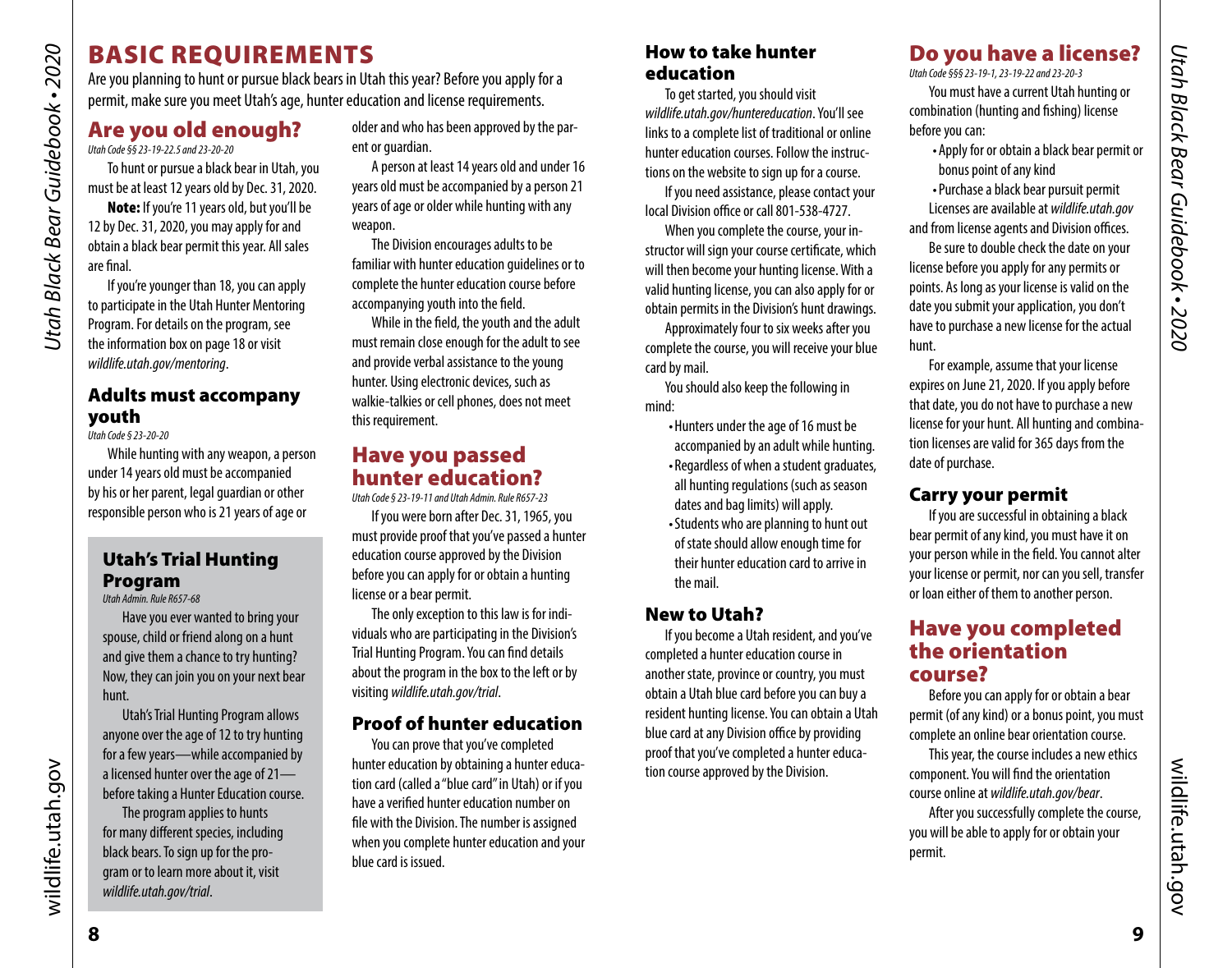# <span id="page-5-0"></span>PREPARE TO APPLY

#### *Utah Admin. Rule R657-62-19*

To participate in Utah's black bear hunt, you need to obtain a permit. The Division distributes permits for limited-entry hunts and restricted pursuit through the black bear drawing. You can apply for the drawing from Feb. 3–24, 2020. It will be easier to apply if you are thoroughly prepared before you begin the application process. This part of the guidebook will help you find the information and resources you need in order to apply.

Verify your residency Before you apply for any black bear hunts, it's important to know whether you are a legal resident of the state of Utah. Although residents and nonresidents can apply for most of the same types of permits, there are some differences in permit fees and availability. See the definition of residency on [page 43](#page-21-0) to determine if you are a resident or a nonresident.

# Complete the orientation course

Before you can apply for or obtain any kind of bear permit or bonus point, you must complete the online bear orientation course. This year, the course includes a new ethics component.

The course is an annual requirement, so even if you took it last year, you will need to complete it again this year. You will find the orientation course online at *[wildlife.utah.gov/bear](http://wildlife.utah.gov/bear)*.

# Understand permit types

*Utah Admin. Rule R657-33-3 and R657-33-4*

You may not apply for or obtain more than one permit to harvest a black bear in 2020. You can, however, obtain a bear pursuit permit in addition to a limited-entry or harvest-objective permit.

If you want to hunt or pursue a black bear in Utah, your permit options are as follows:

# Hunting permits

There are three different types of bear hunting permits in Utah.

#### <span id="page-5-3"></span>Limited-entry permits

These permits are available for any legal weapon hunts. If you obtain one of these permits, it authorizes you to harvest one black bear in the area and season specified on your permit.

You must use the appropriate weapon type and method for your hunt. To learn more about legal hunting methods (spot-and-stalk, bait and use of dogs), see the *Field Regulations* section that begins on [page 22.](#page-11-1)

How to obtain one: Apply for a limitedentry permit in the black bear drawing. For details, see [page 14](#page-7-1).

#### Multi-season limited-entry permits

This permit authorizes you to use any legal weapon to harvest one black bear in the area and multiple limited-entry seasons specified on your permit.

You must use the appropriate weapon type and method for the seasons you are hunting. To learn more about legal hunting methods (spot-and-stalk, bait and use of dogs), see the *Field Regulations* section that begins on [page 22.](#page-11-1)

How to obtain one: Apply for a multiseason limited-entry permit in the black bear drawing. For details, see [page 14.](#page-7-1)

#### Harvest-objective permits

Biologists have set harvest objectives (quotas) for the number of bears that can be taken on certain units. When the objective is met, the unit closes to bear hunting for the rest of the season.

The harvest-objective permit allows you to use any legal weapon to harvest one bear on any harvest-objective hunting unit until the season ends or the unit's harvest objective has been met. (There are additional restrictions on the fall harvest-objective hunts. For details, see [page 18](#page-9-3).)

**How to obtain one: Purchase a harvest**objective permit at *[wildlife.utah.gov](http://wildlife.utah.gov)*, from a license agent or at any Division office. For details, see [page 18](#page-9-3).

# <span id="page-5-1"></span>Pursuit permits

There are two different types of bear pursuit permits in Utah:

#### <span id="page-5-2"></span>Restricted pursuit limited-entry permit (new)

This limited-entry permit authorizes you to pursue, but not kill, black bears during the restricted pursuit season listed on your permit on only one of the following units:

- •Book Cliffs
- •La Sal
- •San Juan

The permit is also valid for all pursuit seasons on all other units, except the other restricted pursuit units during their restricted seasons. For a list of restricted pursuit units and season dates, see the hunt table on [page](#page-20-1)  [41.](#page-20-1) For more information on using this permit, see [page 32](#page-16-3).

New this year: The Utah Wildlife Board approved new spring restricted pursuit seasons for nonresidents on the Book Cliffs, La Sal and San Juan units. The spring pursuit seasons on those units are **not** restricted for resident pursuers.

How to obtain one: Apply for a restricted pursuit limited-entry permit in the black bear drawing. The drawing is also the only way for nonresident pursuers to obtain restricted pursuit limited-entry permits for the new spring restricted pursuit seasons described above. (Important: Residents who want to

#### Participate in surveys *Utah Admin. Rule R657-33-24*

If the Division contacts you about your bear hunting or pursuit experience, please participate in the survey, regardless of your success. Your participation helps the Division evaluate population trends, assess harvest success and collect other valuable information.

pursue bears on those three units during their spring seasons can do so by purchasing pursuit permits at *[wildlife.utah.gov](http://wildlife.utah.gov)*, from a license agent or at any Division office.)

If you apply for a restricted pursuit limited-entry permit but don't draw one, you will receive a restricted pursuit limited-entry permit bonus point. For details, see [page 12](#page-6-1).

Please keep in mind that you must complete the online bear orientation course before applying for a restricted pursuit limited-entry permit.

#### Pursuit permit (new)

This permit authorizes you to pursue, but not kill, black bears on any unit that is not designated as restricted during all three pursuit seasons. (For all pursuit season dates, see [page 6](#page-3-1).)

New this year: Nonresidents with pursuit permits may not use them on any restricted pursuit units unless they are accompanying someone who possesses a valid restricted pursuit permit or hunting permit for that unit and season. Residents may use a pursuit permit on restricted pursuit units during the spring pursuit season.

For a complete list of units where you can use a bear pursuit permit, visit *[wildlife.utah.gov/](http://wildlife.utah.gov/maps)huntplanner*.

How to obtain one: Purchase a pursuit permit at *[wildlife.utah.gov](http://wildlife.utah.gov)*, from a license agent or at any Division office. For details, see [page 19.](#page-9-2)

wildlife.utah.gov

wildlife.utah.gov

wildlife.utah.gov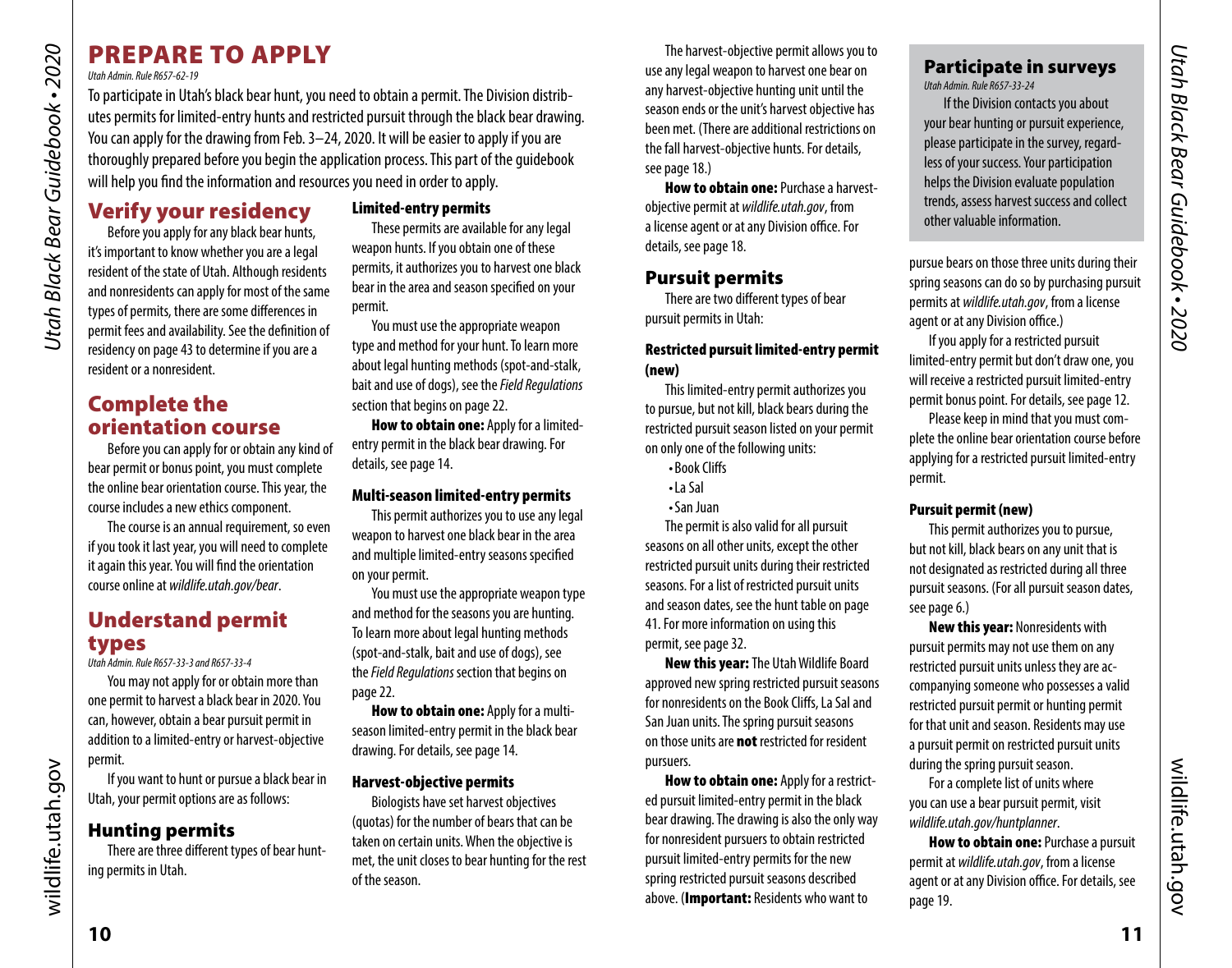# Do your research

*Utah Admin. Rule R657-33-3 and R657-33-4* It's important to be sure of the details before applying for a hunt. You don't want to accidentally apply for the wrong hunting unit or season.

# Review the hunt tables

*Utah Black Bear Guidebook • 2020*

<span id="page-6-0"></span>Utah Black Bear Guidebook . 2020

All of the black bear hunts you can apply for are listed in the hunt tables that begin on [page 33.](#page-16-1) You will need to use the hunt numbers associated with the hunts in order to apply for permits. Please keep in mind that hunt names and boundaries may change from year to year.

#### See maps and boundaries online

You'll find detailed maps and boundary descriptions for all black bear hunts at *wildlife.utah.gov/huntplanner*.

# Obtain permission to hunt private property

Utah's trespassing laws are very specific about what private lands you may and may not access. If you obtain written permission from the landowner, you know you'll be able to access the land you want to hunt.

And by obeying Utah's trespassing laws, you will avoid citations, fines, the loss of your harvested animal and other legal penalties.

You can find Utah's trespassing laws on [page 30.](#page-15-2)

Please keep in mind that the Division cannot guarantee access to private land, and the agency does not have the names of landowners who own property where hunts occur.

# <span id="page-6-1"></span>Why bonus points matter

*Utah Admin. Rules R657-62-8 and R657-62-19*

Utah's bonus point system has been put in place to increase your chance of drawing a black bear hunting permit or restricted pursuit limited-entry permit. Knowing more about the points system may be helpful during the application process.

You will receive a bonus point every year you apply for a bear permit or restricted pursuit limited-entry permit but don't draw one.

If you don't want to hunt a bear in the current year, you may apply for a bonus point by completing the orientation course, selecting the appropriate bonus point code (BER) and paying the \$10 application fee. The application period is Feb. 3–24, 2020.

You may only apply for a bear bonus point if you are eligible to apply for a bear permit or a restricted pursuit limited-entry permit.

You may apply for a bear hunting permit or a bear hunting bonus point, but NOT both.

You may apply for both a bear hunting permit and a restricted pursuit limited-entry permit bonus point.

New this year: Starting in 2020, permit surrender rules have changed, and they could affect the bonus points you've accrued for black bear. If you draw a multiseason permit or a spring limited-entry permit of any kind and you need to surrender it—be sure to do so before the spring season opens. If you do, you'll get your accrued bonus points back, but you won't earn a point for the current year. (For other seasons, there's a 30-day surrender requirement if you want to get your previously acquired bonus points back, but there aren't 30 days between when you receive your permit and the spring season opener.)

If you draw a limited-entry bear hunting permit for the summer or fall season, and you need to surrender it, be sure to do so at least 30 days before your hunting season opens. If you do, you'll get your accrued bonus points back, but you won't earn a point for the current year.

Important: If you have a limitedentry bear hunting permit for the summer or fall season, and you surrender

it less than 30 days before your season begins, you will lose your accrued bonus points and not earn a point for the current year. As long as you surrender your permit before the season opens, any applicable waiting periods will be waived.

For detailed information on how your bonus points work in the drawing, visit *wildlife.utah.gov/huntingpermits*.

# Are you eligible to apply?

Before you submit your application, be sure you are eligible to participate in the black bear drawing.

# You may not apply if...

You **cannot** apply for a bear permit or a restricted pursuit limited-entry permit or obtain a bonus point if any of the following conditions apply:

- •You have not completed the orientation course.
- •Your bear hunting privilege has been suspended.
- •You're under a waiting period for a black bear hunting permit or restricted pursuit limited-entry permit.
- •You don't have a hunting or combination license.

# Waiting period

*Utah Admin. Rule R657-62-19*

If you obtain a bear limited-entry or restricted pursuit limited-entry permit, there is a two-year waiting period before you can apply for another bear limited-entry permit, restricted pursuit limited-entry permit or bonus point.

For example, if you obtain a bear permit in 2020, you may not apply for a bear permit until 2023.

The waiting period gives other hunters a better chance at drawing a limited-entry per-

mit or restricted pursuit limited-entry permit. You may obtain a bear harvest-objective permit while under a waiting period for a bear limited-entry permit. You will not begin a new waiting period if you purchase a harvestobjective permit.

#### Permits obtained after the drawing *Utah Admin. Rule R657-62-15*

If you're under a waiting period for black bear, you can still obtain any limited-entry bear permit that remains after the drawing, but your waiting period will begin again.

For example, if you have one year left on your bear waiting period, and you buy a bear limited-entry permit—or restricted pursuit limited-entry permit—that remains available after the drawing, you'll begin a new two-year waiting period.

# Hunters with disabilities

*Utah Admin. Rule R657-12*

Utah provides special hunting accommodations for people with disabilities. These accommodations include the opportunity to hunt with a companion, hunt from a vehicle, and receive special season extensions.

To learn more about hunting accommodations for people with disabilities, please visit *[wildlife.utah.gov/disabled](http://wildlife.utah.gov/disabled)* or call any Division office.

wildlife.utah.gov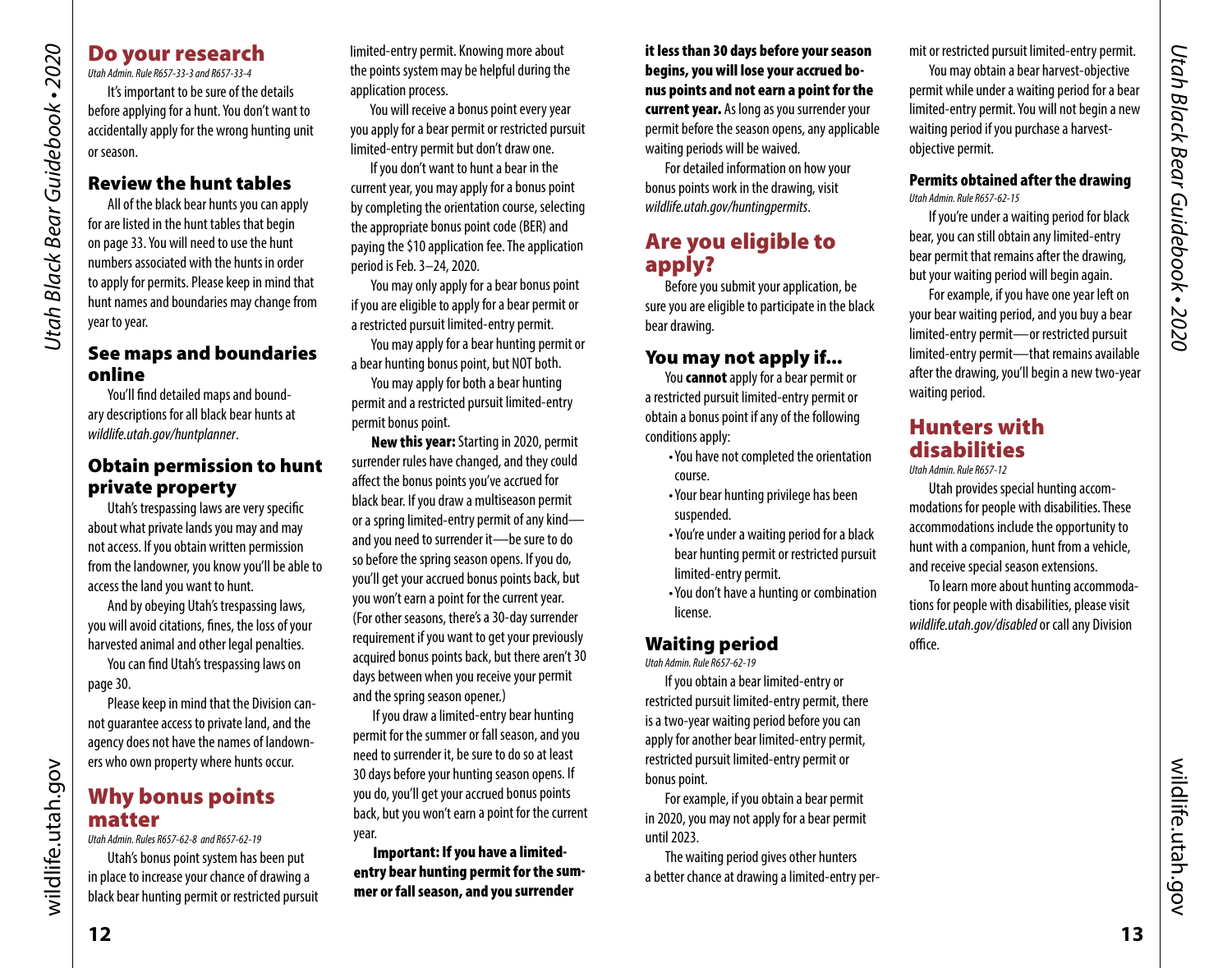# <span id="page-7-1"></span><span id="page-7-0"></span>APPLY FOR A PERMIT

*Utah Admin. Rule R657-33-3, R657-33-27, R657-42 and R657-62* 

The process of applying for a black bear permit is fairly straightforward, if you've prepared ahead of time and completed the orientation course (see [page 9\)](#page-4-4). You will avoid unnecessary stress if you apply for the drawing before the last day of the application period.

# Important dates

If you are planning to apply for a 2020 black bear permit, please be aware of the following dates and deadlines.

#### February 3: Apply online for a permit or bonus point

Beginning Feb. 3, 2020, both residents and nonresidents can apply for a bear permit—or a bonus point—online at *[wildlife.utah.gov](http://wildlife.utah.gov)*.

You can also apply by calling any Division office during regular business hours (8 a.m. to 5 p.m. MST, Monday through Friday).

To apply for a resident permit, you must be a resident on the date the permit is purchased. March 4, 2020 is considered the purchase date of the permit and the date by which you must establish residency in the state of Utah. Only nonresidents may apply for nonresident permits. To determine whether you're a resident, please see the definition on [page 43](#page-21-0).

Here's what you need to know in order to apply for a bear multi-season limited-entry permit, limited-entry permit, restricted pursuit permit, bonus point or restricted pursuit permit bonus point:

- •You must first complete the orientation course.
- •You may select up to three hunt choices when applying for any type of bear limited-entry permit or restricted pursuit permit.
- •You cannot apply for both a bear limitedentry permit and a bonus point.
- •Group applications are not accepted.
- •If you draw a permit for a hunt that allows bait, you can bait bears, but you must obtain a certificate of registration

before you set up a bait station. For more information on this requirement, see [page 27.](#page-13-1)

- •There are special requirements if you want to pursue bears on a restricted pursuit unit during one of the restricted pursuit seasons. See page [32](#page-16-3) to learn more about these permits and their requirements.
- •If you apply for a restricted pursuit permit but do not draw one, you will receive a restricted pursuit permit bonus point. When you submit your application, you'll

be charged a nonrefundable \$10 application fee. If you purchase your hunting or combination license during the application process, you'll also be charged a license fee.

Permit fees will be charged after the drawing, if you obtain a permit.

You can use American Express, Discover, MasterCard and VISA credit or debit cards as payment, and they must be valid through April 2020. You can also use a pre-paid credit card.

Please keep in mind that the Division is not responsible for any bank charges incurred for the use of credit or debit cards. To change the credit or debit card associated with your application, call 1-800-221-0659.

# February 24: Deadline for permit applications and bonus points

*Utah Admin. Rule R657-62*

If you want to participate in the drawing for a bear multi-season limited-entry permit, a limited-entry permit, a restricted pursuit permit, a bonus point or a restricted pursuit permit bonus point, you must apply online or by phone no later than Feb. 24, 2020. There's an 11 p.m. MST deadline for online applications

and a 5 p.m. MST deadline for phone applications. To apply, simply visit *[wildlife.utah.gov](http://wildlife.utah.gov)* or call any Division office.

# *Withdrawing and resubmitting your application*

Did you make a mistake in your online permit application? Simply withdraw your original online application and submit a new, correct application before 11 p.m. MST on Feb. 24, 2020.

You must have your confirmation number, your customer ID and your date of birth in order to withdraw your application. For each new application you submit, you will be charged a \$10 nonrefundable application fee.

If you need help with your online application, please call any Division office before 5 p.m. MST on Feb. 24, 2020. A Division employee will be available to assist you.

#### February 24: Deadline for withdrawing your application

If you decide not to hunt, you can withdraw your online permit application at no additional cost until 11 p.m. MST on Feb. 24, 2020.

Please remember that the application fee is not refundable.

# <span id="page-7-2"></span>March 4: Drawing results available

By March 4, 2020, you'll receive an email that lists your drawing results. You can also learn your drawing results by visiting *[wildlife.utah.gov](http://wildlife.utah.gov)* or by calling 1-800-221-0659.

To protect applicants' privacy—and to comply with governmental records access laws—you'll receive access to only your own drawing results.

If you draw a hunting permit, you'll receive your permit in the mail in mid-March.

Please be aware that if you receive your permit, and then the credit card you used for payment is refused, your permit becomes invalid and you may not participate in the bear pursuit or hunt. If this happens, please call 1-800-221-0659 to resolve the problem.

#### March 12: Remaining permits available

Any permits remaining after the bear drawing will be available beginning March 12, 2020 at 8 a.m. MDT. You can buy permits at *[wildlife.utah.gov](http://wildlife.utah.gov)* and at license agent locations and Division offices.

Remaining permits are available on a firstcome, first-served basis. You must complete the orientation course and have a valid hunting license or a combination license to buy one of these permits.

A license agent list is available online at *[wildlife.utah.gov/licenseagents](http://wildlife.utah.gov/licenseagents).* Before you visit any of the agents, contact them to verify their hours of operation.

Any bear limited-entry permit purchased after the season opens is not valid until three days after the date of purchase.

# Are you allowed to possess a weapon?

*Utah Code §§ 76-10-503 and 76-10-512*

It is illegal under *Utah Code §§ 76-10-503* and *76-10-512* to possess or use a firearm, muzzleloader or any other dangerous weapon if you have been charged or convicted of certain offenses.

The purchase or possession of any hunting license, permit, tag or certificate of registration from the Division does not authorize the holder to legally possess or use a firearm, muzzleloader or any other dangerous weapon while hunting if they are otherwise restricted from possessing these weapons under Utah Code.

To determine whether you are allowed to possess a weapon, please review *Utah Code §§ 76-10-503* and *76- 10-512* or contact the law enforcement agency that oversees your case.

wildlife.utah.gov

wildlife.utah.gov

wildlife.utah.gov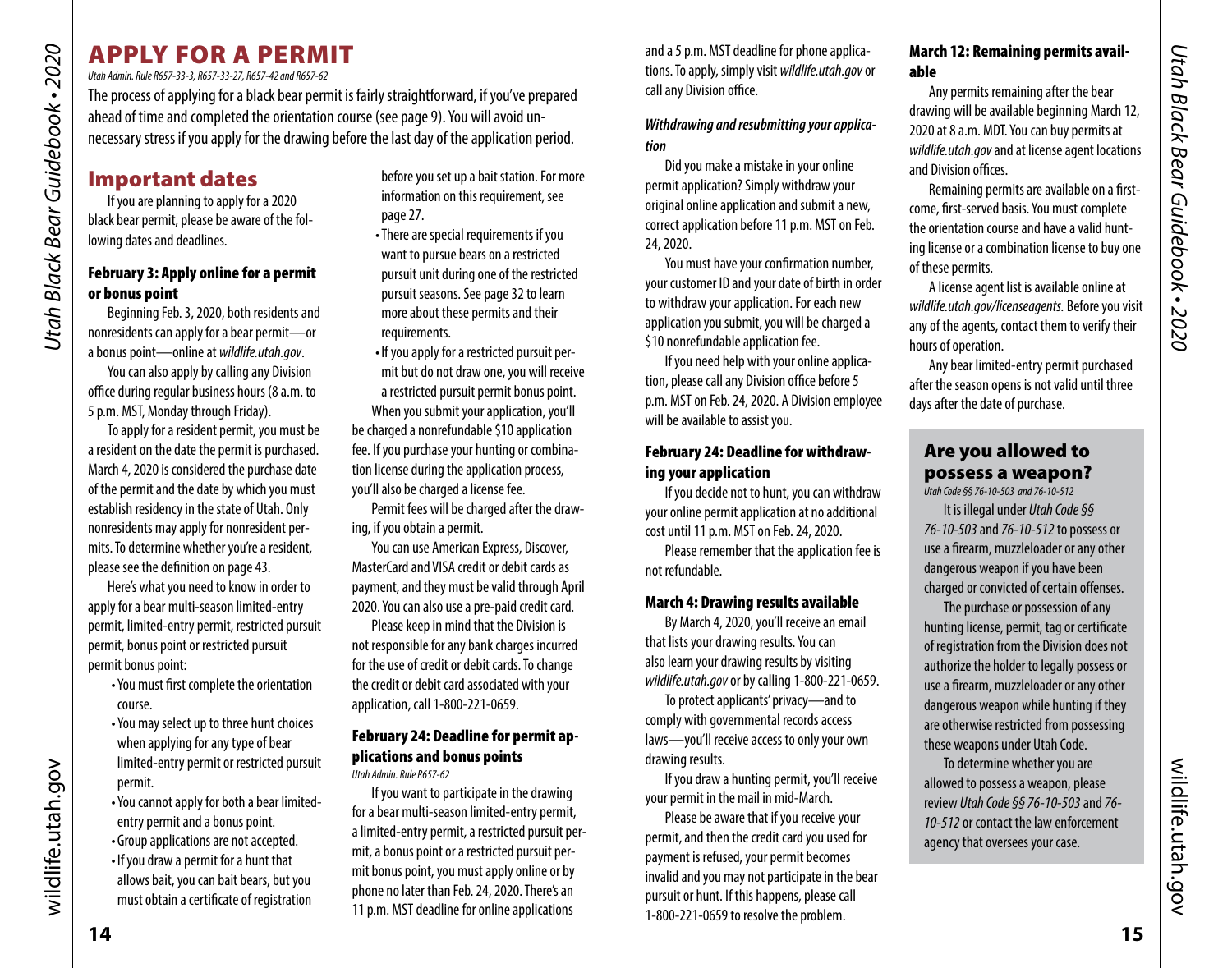# <span id="page-8-0"></span>AFTER YOU APPLY

*Utah Admin. Rule R657-62-19*

After the application period ends, the hunt drawing occurs. We appreciate your patience throughout the drawing process and in awaiting your results.

# Updating your personal information

A lot of things can change while you're waiting to find out if you drew a permit. If you need to update your name (because of marriage or divorce), your address or the credit card number associated with your application, please call 1-800-221-0659.

# Obtaining your drawing results

You will receive an email that contains your drawing results on or before March 4, 2020. You can also learn your drawing results by visiting *wildlife.utah.gov* or by calling 1-800- 221-0659.

# Help the Division collect bear data

When bears are checked at Division offices, a Division employee will do the following:

- •Ask you the location of the harvest
- •Determine the sex of the bear
- •Extract a small tooth to obtain accurate age information

The information and tooth sample are very important because they help the Division responsibly manage bear populations. We greatly appreciate your cooperation in this effort. To make the tooth extraction easier, you should prop the bear's mouth open before bringing it to a Division office. PLEASE DO NOT BRING FROZEN BEARS.

To protect applicants' privacy—and to comply with governmental records access laws—you'll receive access to only your own drawing results.

# Obtaining permits

If you drew a limited-entry permit of any kind, you'll receive your permit in the mail in mid-March.

Please be aware that if you receive your permit, and then the credit card you used for payment is refused, your permit is not valid.

# Permit refunds and exchanges

*Utah Code §§ 23-19-38, 23-19-38.2 and Utah Admin. Rule R657-42*

# Obtaining a refund

The Division rarely issues refunds for permits, licenses or certificates of registration, but there are some exceptions. To see if you're eligible for a refund, visit *[wildlife.utah.gov/refund](http://wildlife.utah.gov/refund)*.

New this year: If you are eligible for a refund, you must return your permit before the hunting season ends and then submit all required forms and accompanying paperwork within 90 days of the season ending in order to qualify for a full refund.

# Exchanging a permit

You may not exchange your limited-entry permit for a different one. Utah's black bear limited-entry permits are now tied to a variety of different seasons, weapon types, hunting methods and harvest quotas.

Please be certain about the hunts you are interested in before you apply. You can see a complete list of hunts in the tables that begin on [page 33.](#page-16-1)

# <span id="page-8-1"></span>Surrendering a permit

*Utah Code § 23-19-38 and Utah Admin. Rule R657-42*

If you obtain a permit and decide not to use it, you may surrender the permit to any Division office. If your permit is for the summer or fall hunting season, we strongly encourage you to surrender it at least 30 days before the season opens.

New this year: Starting in 2020, permit surrender rules have changed, and they could affect the bonus points you've accrued for black bear. If you draw a multiseason permit or a spring limited-entry permit of any kind and you need to surrender it—be sure to do so before the spring season opens. If you do, you'll get your accrued bonus points back, but you won't earn a point for the current year. (For other seasons, there's a 30-day surrender requirement if you want to get your previously acquired bonus points back, but there aren't 30 days between when you receive your permit and the spring season opener.)

If you draw a limited-entry bear hunting permit for the summer or fall season, and you need to surrender it, be sure to do so at least 30 days before your hunting season opens. If you do, you'll get your accrued bonus points back, but you won't earn a point for the current year.

Important: If you have a limitedentry bear hunting permit for the summer or fall season, and you surrender it less than 30 days before your season begins, you will lose your accrued bonus points and will not earn a point for the current year.

As long as you surrender your permit before the season opens, any applicable waiting periods will be waived.

# Reallocated permits

Any limited-entry permit surrendered to the Division is reallocated through the drawing process. The Division will make a reasonable

effort to contact the next person listed on the alternate drawing list.

Any person who accepts the offered reallocated permit must pay the applicable permit fee. That person will also lose any points they've accrued and incur a waiting period.

# Duplicate licenses

*Utah Code § 23-19-10 and Utah Admin. Rule R657-42*

If your unexpired license or permit is destroyed, lost or stolen, you can obtain a duplicate from a Division office or a license agent for \$10 or half of the price of the original license or permit, whichever is less.

To obtain a duplicate limited-entry permit, you must visit a Division office or a license agent.

The Division may waive the fee for a duplicate unexpired license or permit, provided you did not receive the original document.

Keep in mind that you can also use the Utah Hunting and Fishing app to legally carry hunting or combination licenses on a phone or tablet for all the members of your family. To download the app, visit *wildlife.utah.gov/mobileapp*.

wildlife.utah.gov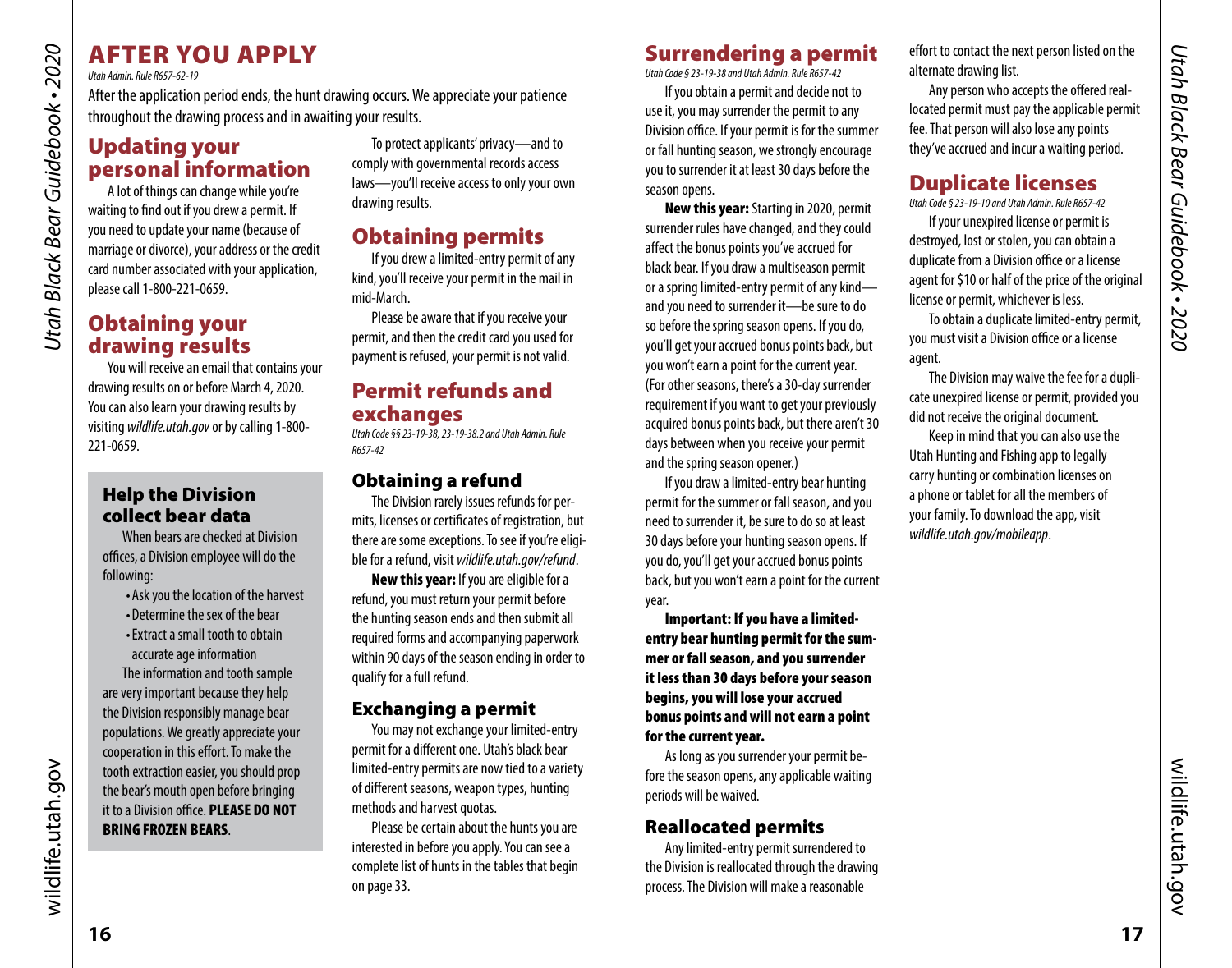# OTHER AVAILABLE PERMITS

*Utah Admin. Rule R657-33-3, R657-33-27, R657-42 and R657-62* 

If you did not draw any type of limited-entry permit in the black bear drawing, don't lose hope. You can still purchase permits that will allow you to hunt and pursue black bears during the 2020 season. This section explains which permits are available online and over the counter.

# <span id="page-9-3"></span>Harvest-objective permits

*Utah Admin. Rule R657-33-29*

*Utah Black Bear Guidebook • 2020*

<span id="page-9-0"></span>Utah Black Bear Guidebook - 2020

The bear harvest-objective permit allows you to harvest one black bear on any harvestobjective hunting unit until the season ends or the unit's harvest objective has been met.

You may not use bait if you obtain a harvest-objective permit, and you may not use dogs during the fall harvest-objective hunt.

The harvest-objective permit is available to all eligible hunters, except those who drew a bear limited-entry permit of any kind.

You may only obtain one permit to harvest a bear during the 2020 season.

#### <span id="page-9-1"></span>Hunter Mentoring program *Utah Admin. Rule R657-67*

The Utah Hunter Mentoring program allows any qualifying adult to share their hunting permits with resident youth.

Permits that are eligible for sharing under the Hunter Mentoring program include black bear permits as well as all big game, cougar, turkey, greater sagegrouse and sharp-tailed grouse permits. Only swan and sandhill crane permits may not be shared because they are subject to conflicting federal regulations.

To learn more about program eligibility and requirements and to download the application form, visit *wildlife.utah.gov/mentoring*.

# March 12: Purchase a harvestobjective permit

*Utah Admin. Rule R657-33-30*

Before you purchase a harvest-objective permit, you must complete the bear orientation course, which you can find online at *wildlife.utah.gov/bear*.

Bear harvest-objective permits will be available to residents and nonresidents, beginning March 12, 2020 at 8 a.m. MDT. To purchase a permit, you can visit a license agent, a Division office or *wildlife.utah.gov*.

Remember that any harvest-objective bear permit purchased after the season opens is not valid until three days from the date of purchase. As a result, the last day to purchase a 2020 harvest-objective permit is Oct. 22, 2020. We suggest that you purchase a permit early in the season because a unit may close at any time.

#### Harvest-objective unit closures *Utah Admin. Rule R657-33-31*

Harvest-objective permits are only valid for the 2020 season on any open harvest-objective unit.

Before you begin a hunting trip to a bear harvest-objective unit, you must call 1-888- 668-5466 or visit *wildlife.utah.gov/bear* to verify that the unit is still open. The phone line and website will be updated each day by noon. Updates become effective the following day, 30 minutes before official sunrise.

A harvest-objective unit is open to hunting until one of the following events occurs:

•The bear harvest objective for that unit is met.

•The hunting season ends. For season dates, see the hunt table on [page 38.](#page-19-0) After a harvest-objective unit closes, you may not use your harvest-objective permit to harvest a bear in that unit. You may, however, use your permit in any other harvest-objective units that are open in 2020.

# <span id="page-9-2"></span>Pursuit permits (new)

*Utah Admin. Rule R657-33-4*

You can purchase a pursuit permit online at *wildlife.utah.gov* or from a Division office or a participating license agent.

A pursuit permit authorizes you to pursue, but not kill, black bears on any unit that is not designated as restricted during all three pursuit seasons.

For all pursuit season dates, see *Key dates and fees* on [page 6](#page-3-2).

New this year: Nonresidents with pursuit permits may not use them on any restricted pursuit units unless they are accompanying someone who possesses a valid restricted pursuit permit or hunting permit for that unit and season. Residents may use a pursuit permit on restricted pursuit units during the spring pursuit season.

For a complete list of units where you can use a bear pursuit permit, visit *wildlife.utah.gov/huntplanner*.

If you are the dog handler, and you already possess a bear limited-entry permit, you may pursue bear on the unit—and during the season—for which the permit is valid. If you want to pursue bear on a different unit or during a different season—or after you harvest a bear—you will need to purchase a bear pursuit permit.

#### Conservation and sportsman permits *Utah Admin. Rule R657-41*

Conservation permits for taking black bear are often available through official tax-exempt conservation organizations. These groups sell the permits at auction or use them in wildliferelated fundraising activities.

Sportsman permits are available through the sportsman permit drawing. For more information about this drawing, visit *wildlife.utah.gov/sportsman-permits.html*.

A complete copy of the conservation and sportsman permit regulations is available at *wildlife.utah.gov/rules* or any Division office.

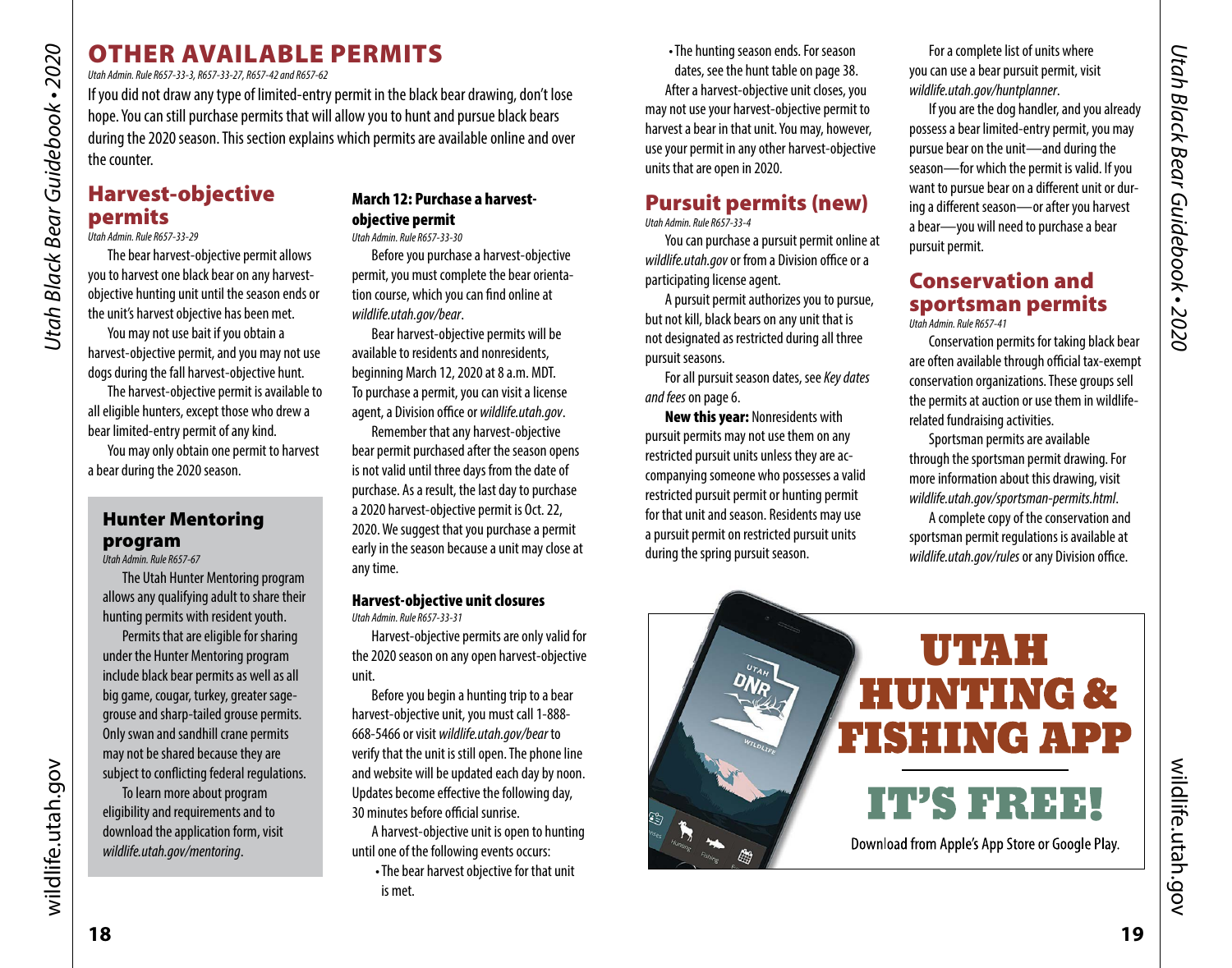# <span id="page-10-2"></span>DON'T JEOPARDIZE FUTURE HUNTS

How you act in the field could affect bear hunting in the years to come.

We are very lucky to live and hunt in a state with such abundant wildlife. That's led to more of us spending time in our favorite wild places each year. As you're out hunting and pursuing bears this year, please be mindful of those around you and think about how your actions can build—or sabotage—support for what you love to do.

# Changes in 2020

*Utah Black Bear Guidebook • 2020*

<span id="page-10-0"></span>Utah Black Bear Guidebook • 2020

Bear hunting is a subject that sparks a wide range of public opinions, ranging from hearty support to passionate opposition, and how you behave on the mountain can determine how your fellow Utahns feel about the matter.

#### Pack size restrictions

The Utah Wildlife Board has approved some changes this year to encourage behaviors that will lead to greater public support for bear hunting.

Starting in 2020, the maximum number of dogs that can be used to pursue a bear has been set at 16 for the spring and fall seasons.

# Avoid harvesting collared wildlife

The Division has placed GPS collars on many wildlife species—including black bears and cougars—across the state. The Division is monitoring these animals in a handful of ongoing studies.

If possible, please avoid harvesting a collared bear or cougar. It is an expensive and time-consuming process to capture and collar replacement animals.

If you do harvest a collared animal, please remove the collar without cutting it and return it to a Division employee when you check in your animal.

During the summer season, there's an eightdog maximum.

Be mindful of the number of dogs you are using and consider how they may be impacting other users and land-management agencies.

It is important that you have control of your dogs so they don't cause conflicts with private landowners, other hunters, campers and hikers.

Try to help the people you encounter feel the passion you have for training and taking care of your animals.

#### Fair chase and ethics

The Wildlife Board has also approved clarifying language about when a bear pursuit should end. If you are hunting a bear, once it is treed, either humanly harvest the animal or let it escape and retrieve your dogs.

It is illegal and violates the principles of fair chase to pursue a bear to the point it can no longer escape the dogs due to exhaustion.

If you are using bait to hunt bears, think about how your bait placement could impact other users. Make sure you are leaving your bait site in better shape than you found it.

We all have an equal right to use our wild places and, if we can make an effort to get along in the backcountry, the activities you love will enjoy greater support from your fellow Utahns. If general support for bear hunting increases, it could reduce the likelihood of tighter, more restrictive regulations.

# <span id="page-10-1"></span>Guides and outfitters

Guides must be licensed by the state of Utah—and operate under a statelicensed outfitter—before they can legally take bear hunters into the field. Guides may not operate independently.

The Utah Division of Occupational and Professional Licensing is the regulatory agency for this law. To learn more about becoming a licensed guide or outfitter, please visit *[wildlife.utah.gov/guides](http://wildlife.utah.gov/guides)*.

If you are a licensed guide or outfitter—and you charge a customer more than \$100 for a bear hunting or pursuit trip—you do not have to purchase a separate bear pursuit permit.

If you are a hunter who wants to use a particular guide or outfitter, please visit *[wildlife.utah.gov/guides](http://wildlife.utah.gov/guides)* to determine if he or she is licensed to operate in Utah.

**Turn In A Poacher**

**USING THE UTAH HUNTING & FISHING APP wildlife.utah.gov/mobileapp OR CALLING 800-662-3337** -UTiP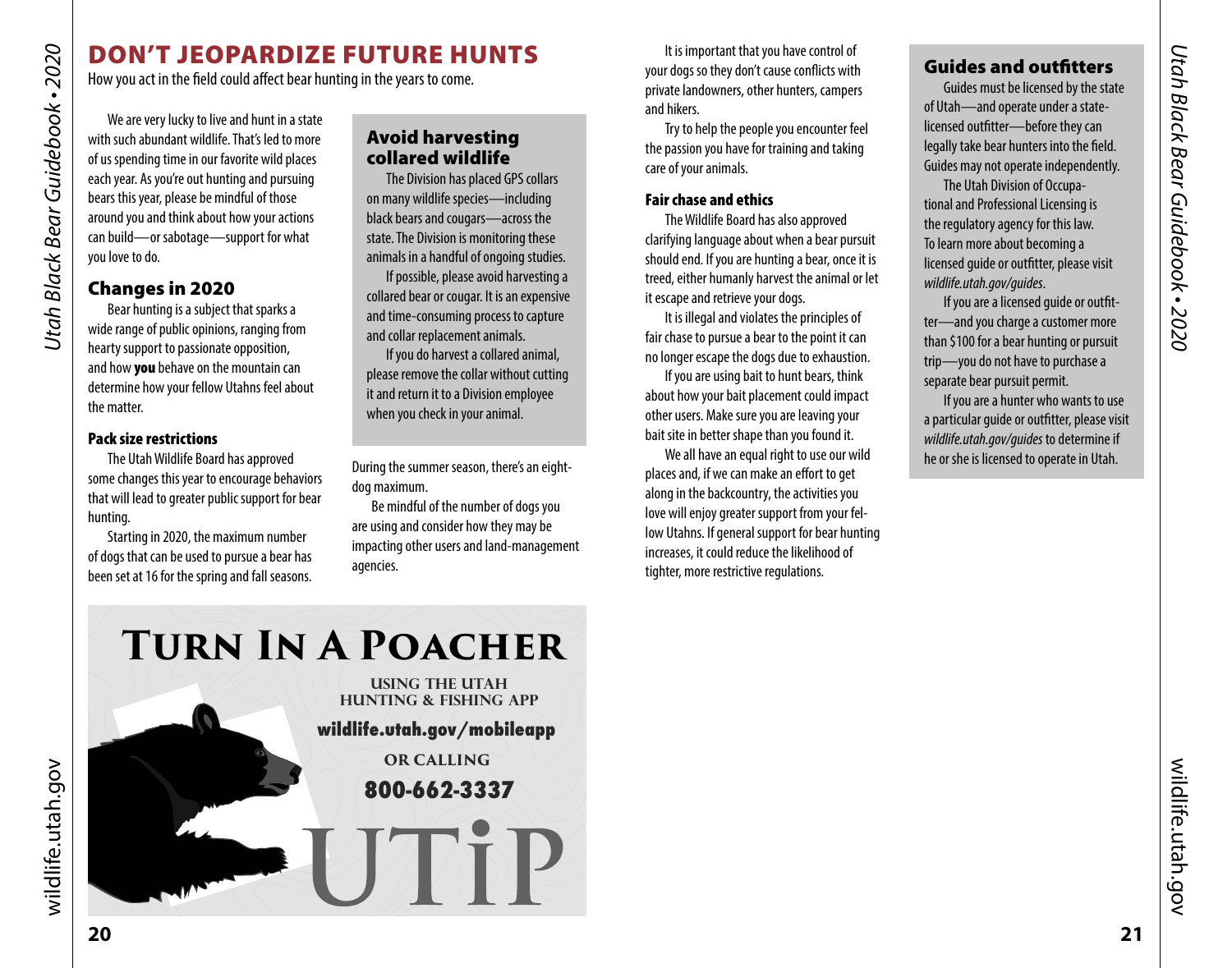# <span id="page-11-1"></span><span id="page-11-0"></span>FIELD REGULATIONS

Several rules govern black bear hunting in Utah. These rules exist to help keep you safe and to ensure an ethical hunt. Please be familiar with the requirements for carrying and using firearms, crossbows, airguns and archery tackle. You should also know the different types of hunting methods you may use and what you're required to do with any bear you take.

# Hunting hours

*Utah Code § 23-20-3 and Utah Admin. Rule R657-33-5*

During the spring, summer and fall hunting seasons, you may hunt or harvest a bear from 30 minutes before official sunrise until 30 minutes after official sunset. Those are also the hours you may pursue a bear during the spring and fall pursuit seasons.

During the summer pursuit season, you can pursue bears from 5 a.m. until 30 minutes after official sunset. For season dates, see the hunt tables that begin on [page 33.](#page-16-1)

# Hunting methods

*Utah Code § 23-20-3 and Utah Admin. Rules R657-33-2, R657- 33-12 and R657-33-13* 

Before heading into the field, check both your permit and the guidebook to verify which hunting methods are allowed for your hunt. Here's a brief summary of the three main hunting methods used in Utah bear hunting:

#### Spot-and-stalk method

The spot-and-stalk hunting method involves finding a bear without the use of bait or dogs. After you locate a bear, you track it and try to move in closer for a good shot.

You can choose to use the spot-and-stalk method during any hunting season, and there are some limited-entry hunts that only allow the spot-and-stalk method. Those hunts are listed in the hunt table on [page 37.](#page-18-2)

# Using dogs

Some of Utah's bear hunts allow the use of dogs to locate, track and tree a bear. There are detailed rules about when, where and how you may use dogs. Those rules are available on [page 25.](#page-12-0)

To learn which hunts allow the use of dogs, see the hunt tables that begin on [page 33](#page-16-1).

# Using bait

Some of Utah's bear hunts allow the use of bait to lure bears to a specific area. There are detailed rules about what types of bait are allowed and when, where and how you may use bait. Those rules are available on [page 26](#page-13-2).

Certain hunts allow the use of any legal weapon over bait. If you have a permit for those hunts, you may begin baiting up to two weeks before the hunt begins. Please remember that no early baiting is allowed for the summer limited-entry hunts. To learn which hunts allow the use of bait, see the hunt tables that begin on [page 33](#page-16-1).

# Checkpoints and officer contacts

*Utah Code § 23-20-25*

To help the Division fulfill its responsibility as trustee and custodian of Utah's wildlife, Division conservation officers and biologists monitor the taking and possession of black bears and the required permits, firearms and equipment used for hunting. You should expect to encounter conservation officers and biologists checking hunters in the field and at checkpoints.

If you're contacted by a conservation officer, you must provide the officer with the items he or she requests, including any licenses and permits required for hunting, any devices used to participate in hunting and any game you've taken. These contacts allow the Division to collect valuable information about Utah's black bear populations.

# Aiding or assisting in violations

*Utah Code § 23-20-23*

You may not aid or assist another person to violate any provisions of the Wildlife Resources Code, rule or guidebook.

The penalty for aiding or assisting is the same as that imposed for the primary violation.

# Firearms and hunting equipment

Several rules apply to the firearms, crossbows, airguns and archery tackle you can use to harvest a bear in Utah.

# Firearms

*Utah Code § 23-20-3 and Utah Admin. Rule R657-33-6*

To harvest a black bear, you may use any firearm not capable of being fired fully automatic, except a firearm using a rimfire cartridge.

# **Crossbows**

*Utah Code § 23-20-3 and Utah Admin. Rule R657-33-6*

You may only use a crossbow to harvest a black bear if you have an any legal weapon permit.

Your equipment must meet all of the requirements listed below. Specifically, your crossbow must have:

- •A minimum draw weight of 125 pounds.
- •A positive mechanical safety mechanism.

Your arrows or bolts must be at least 16 inches long. They must also have either a fixed broadhead that is at least 7/8-inch wide at the widest point or an expandable, mechanical broadhead that is at least 7/8-inch wide at the widest point when the broadhead is in the open position.

Please remember that if you carry crossbow arrows or bolts in or on a vehicle, they must be in an arrow quiver or a closed case.

# **Airguns**

*Utah Code § 23-20-3 and Utah Admin. Rule R657-33-6*

You may also use an airgun to hunt a bear, but that airgun must:

- •Be pneumatically powered
- •Be pressurized solely through a separate charging device
- •Only fire a bolt or arrow

Your arrows or bolts must be at least 16 inches long and travel at least 400 feet per second at the muzzle. They must also have either a fixed broadhead that is at least 7/8-inch wide at the widest point or an expandable, mechanical broadhead that is at least 7/8-inch wide at the widest point when the broadhead is in the open position.

Please remember that if you carry crossbow arrows or bolts in or on a vehicle, they must be in an arrow quiver or a closed case.

# Archery equipment

*Utah Code § 23-20-3 and Utah Admin. Rule R657-33-6*

To hunt a bear with archery tackle, your equipment must meet all of the following requirements:

- •Your bow must have a minimum pull of 30 pounds at the draw or the peak, whichever comes first.
- •Your arrowheads must have two or more sharp-cutting edges that cannot pass through a 7/8 inch ring. If you're using expanding arrowheads, the arrowheads must have two or more sharp-cutting edges that cannot pass through a 7/8 inch ring when expanded.
- •Your arrows must be at least 20 inches long, from the tip of the arrowhead to the tip of the nock.

Please remember that if you carry arrows in or on a vehicle, the arrows must be in an arrow quiver or a closed case.

Also keep in mind that if you are hunting with archery equipment during an any legal weapon hunt, you may use a draw lock.

wildlife.utah.gov

wildlife.utah.gov

wildlife.utah.gov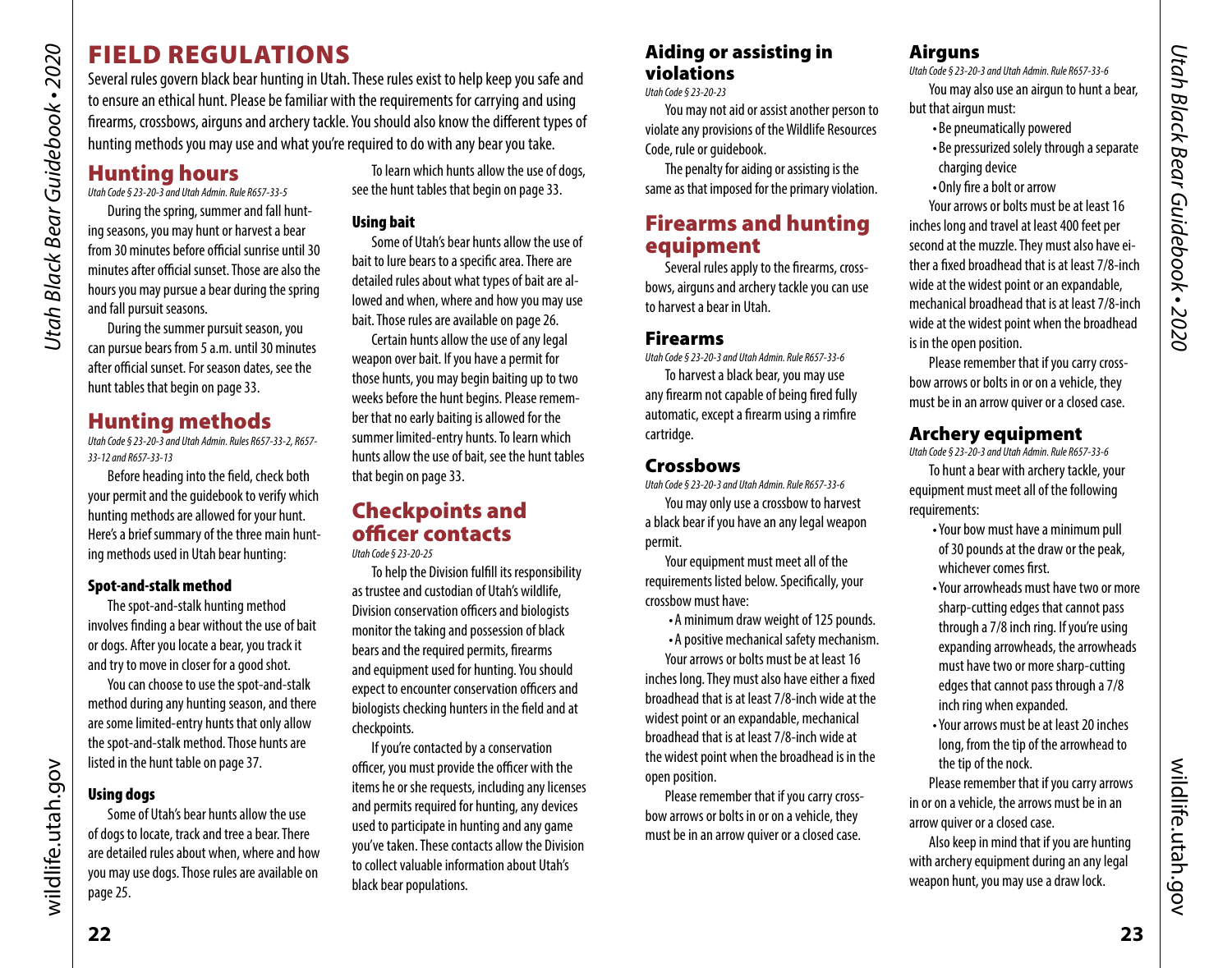# Plan on sharing the mountain

As much as you'd like to have Utah's backcountry to yourself, you share it with campers, hikers, photographers and other hunters. Some of those hunters are after black bear—just like you—while others are pursuing deer, elk, forest grouse and other species.

Everyone shares the landscape, so please be patient and considerate when encountering others on public land.

# Traps and trapping devices

*Utah Black Bear Guidebook • 2020*

Utah Black Bear Guidebook - 2020

*Utah Code § 23-20-3 and Utah Admin. Rule R657-33-7*

You may not take a bear with a trap, snare or any other trapping device, except as authorized by the Division. Any bear accidentally caught in any trapping device must be released unharmed, and must not be pursued or taken.

You must obtain written permission from a Division representative before you remove the carcass of a bear from any trapping device. The carcass remains the property of the state of Utah and must be surrendered to the Division.

#### Loaded firearms in a vehicle

*Utah Code §§§§ 76-10-502, 76-10-504, 76-10-505 and 76-10-523*

You may not carry a loaded firearm in or on a vehicle unless you meet all of the following conditions:

- •You own the vehicle or have permission from the vehicle's owner.
- •The firearm is a handgun.
- •You are 18 years of age or older.

A pistol, revolver, rifle or shotgun is considered to be loaded when there is an unexpended cartridge, shell or projectile in the firing position.

Pistols and revolvers are also considered to be loaded when an unexpended cartridge, shell or projectile is in a position whereby the manual operation of any mechanism once would cause the unexpended cartridge, shell or projectile to be fired.

A muzzleloading firearm is considered loaded when it is capped or primed and has a powder charge and ball or shot in the barrel or cylinders.

The firearm restrictions in this section do not apply to concealed firearm permit holders, provided the person is not using the concealed firearm to hunt or take wildlife.

#### State parks (new)

*Utah Code § 76-10-508 and Utah Admin. Rule R651-614-4*

New this year: Hunting of wildlife is allowed within the boundaries of all state park areas, **except** those areas and hunts specifically closed by the Utah Division of State Parks and Recreation in *Utah Admin. Rule R651-614*.

State laws regarding the possession and discharge of dangerous weapons apply in state park areas open to hunting. For information about discharging a dangerous weapon or firearm in a state park, see the next section or review *Utah Code § 76-10-508*.

#### Areas where you cannot discharge a firearm

*Utah Code § 76-10-508 and Utah Admin. Rule R657-12* You may not discharge a dangerous weapon or firearm under any of the following circum-

•From a vehicle

stances:

- •From, upon or across any highway
- •At power lines or signs
- •At railroad equipment or facilities, including any sign or signal
- •Within Utah State Park buildings, designated camp or picnic sites, overlooks, golf courses, boat ramps or developed beaches
- •Without written permission from the owner or property manager, within 600 feet of:
	- •A house, dwelling or any other building

•Any structure in which a domestic animal is kept or fed, including a barn, poultry yard, corral, feeding pen or stockyard

#### Carrying a dangerous weapon while under the influence of alcohol or druas

*Utah Code § 76-10-528*

You may not carry a dangerous weapon or hunt bear while under the influence of alcohol or drugs.

# <span id="page-12-0"></span>Use of dogs (new)

*Utah Code § 23-20-3 and Utah Admin. Rule R657-33-12*

You may use dogs to harvest or pursue bear only during the authorized hunts listed in this guidebook. To learn which hunts allow the use of dogs, see the hunt tables that begin on [page 33.](#page-16-1)

Dog handlers may not use a bait station to lure bears, and they may not start pursuing a bear from a bait station.

# Maximum number of dogs

New this year: You may not use more than 16 dogs in a single pursuit while pursuing or hunting a black bear on any unit during the spring or fall seasons.

During the summer pursuit season or the summer restricted pursuit season, you may not use more than eight dogs in a single pursuit while pursuing or hunting a black bear on any unit.

**Important:** The maximum number of dogs allowed in a single pursuit is cumulative across all members of a hunting party, even if multiple members of the hunting party possess authorization to use dogs to pursue bears. For example, if you have a pursuit permit and 10 dogs, and your friend has a pursuit permit and 12 dogs, you cannot use all 22 dogs to jointly pursue a single bear during the spring or fall. At most, during those seasons, you may use 16 dogs during a single pursuit.

New this year: Starting in 2020, you **may not** do any of the following while using dogs to pursue or hunt a bear:

- Release into the field more than the maximum number of dogs allowed in a single pursuit.
- •Pursue a bear with more than the maximum number of dogs allowed in a single pursuit, regardless of whether you own or control the dogs.
- •Harvest a bear that was pursued using more than the allowable maximum number of dogs.

Other land-management agencies may have additional dog-use restrictions. Please check with them before pursuing a bear on their property.

# Other requirements

If you are the owner or handler of the dogs, you must have a valid bear permit in your possession while you are harvesting or pursuing bear. However, there are some exceptions to this rule for guides and outfitters licensed in the state of Utah.

If you are already a Utah-licensed guide or outfitter, see *Pursuit restrictions* on [page 31](#page-15-3). To learn more about becoming a Utah-licensed guide or outfitter, see [page 21.](#page-10-1)

When dogs are used to pursue a bear, the licensed hunter who intends to take the bear must be present when the dogs are released. Then, the licensed hunter must continuously participate in the hunt until it ends.

#### Retrieving stray dogs

The only time a dog handler may separate from the pursuit-permit holder is to retrieve dogs that leave the pack. The dog handler must do all of the following:

- •Take reasonable steps to keep the pack together before and during pursuit
- •Only separate from the permit holder to retrieve stray dogs (and not actively pursue a bear during the retrieval process)

wildlife.utah.gov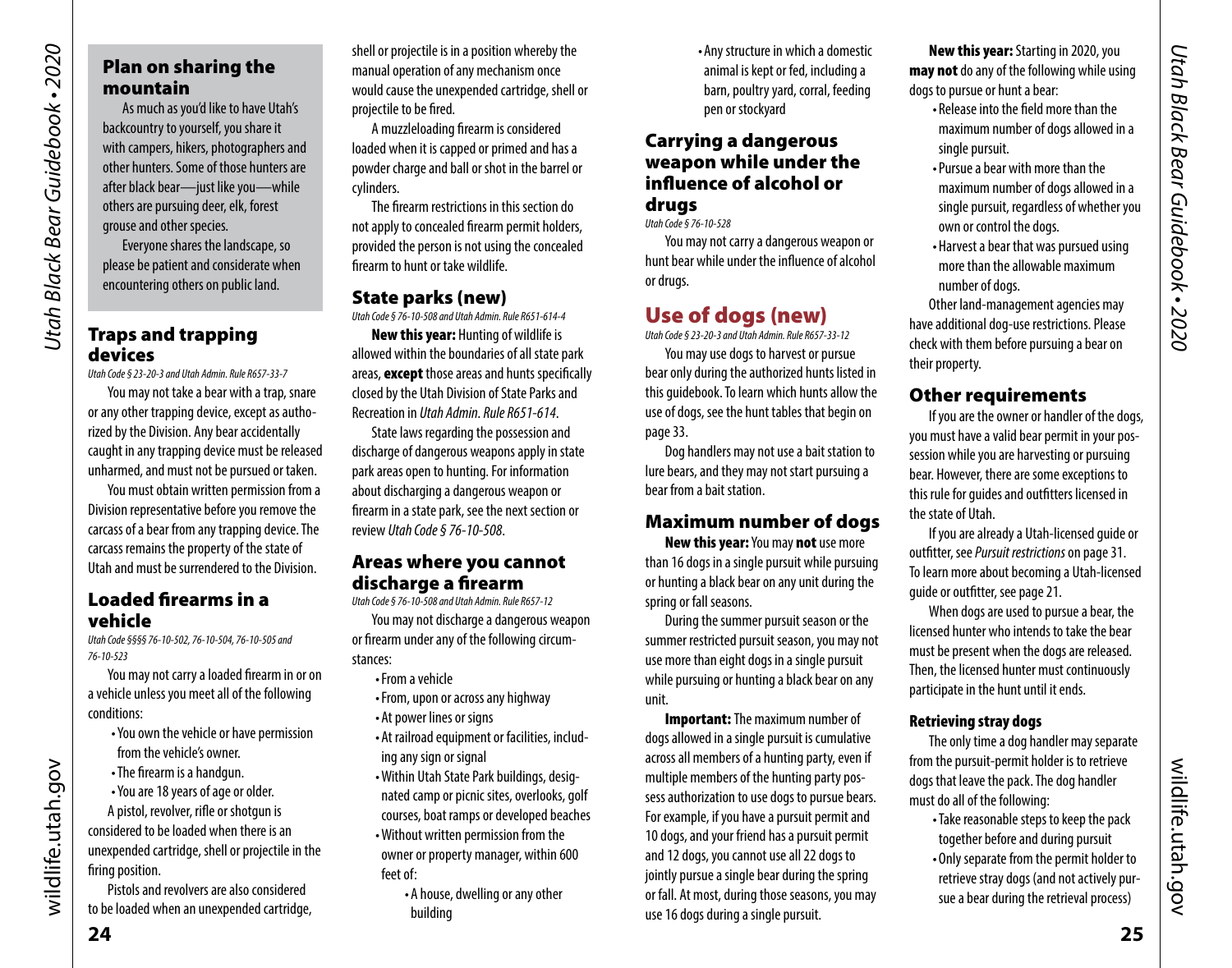<span id="page-13-0"></span>•Immediately release any bear that is incidentally treed or held at bay by the stray dogs

Keep in mind that any dogs that separate from the pack will continue to count towards the maximum number of dogs allowed in pursuit. If you are retrieving stray dogs, you must still possess the documentation that initially allowed you to use dogs to pursue a bear.

#### Carrying required documentation

When dogs are used to pursue a bear during a restricted pursuit season, the dog handler must either:

- •Have a valid pursuit permit and be accompanied by an individual with a valid restricted pursuit limited-entry permit for the unit where pursuit is occurring  $-OR-$
- •Have a valid restricted pursuit limitedentry permit for the unit where pursuit is occurring

When dogs are used to harvest a bear and there is not an open pursuit season—the dog handler must either:

•Have either a valid pursuit permit and be accompanied by a hunter with a valid bear hunting permit (either limited entry or harvest objective) that allows the use of dogs

 $-OR-$ 

•Have a valid bear hunting permit (either limited entry or harvest objective) that allows the use of dogs

# <span id="page-13-2"></span>Bear baiting

*Utah Code § 23-20-3 and Utah Admin. Rule R657-33-13*

You can only bait a bear if you have obtained a limited-entry permit for a hunt that allows the use of bait. You must also have a certificate of registration for baiting.

You may not use bait if you have a bear harvest-objective permit.

Only hunters listed on the certificate of registration may hunt over the bait station, and the certificate of registration must be in the hunters' possession while hunting over the bait station.

Any person who tends a bait station must also be listed on the certificate of registration.

If you are listed on a bait-station certificate, please review the following sections for essential information about using bait and moving a bait station.

#### Using bait

*Utah Code § 23-20-3 and Utah Admin. Rule R657-33-14*

You may establish or use no more than two bait stations at one time during the season listed on your permit (must be a season that allows baiting).

If a bait station lures a bear, you may not use dogs to take the bear. With a limited-entry bear permit for a season and hunt unit that allow baiting, you may use any legal weapon, as specified on your permit.

Bait may not be contained in—nor can it include—any metal, glass, porcelain, plastic, cardboard or paper. The bait station must be marked with a sign provided by the Division and posted within 10 feet of the bait.

A dog handler may not intentionally run dogs off of a bait station while pursuing bear.

For some fall hunts that allow baiting, you may begin placing bait up to two weeks before the hunt begins but only in areas that permit the use of bait, as listed on your certificate of registration. No early baiting is allowed for the summer bait season, which runs from May 23–June 28, 2020.

All materials used as bait must be removed within 72 hours after the season ends (including any midseason breaks) or within 72 hours after the hunter harvests a bear.

You may use nongame fish as bait, except fish listed as prohibited in *Utah Admin. Rule R657-13*. You may not use any other species of protected wildlife as bait.

You may use domestic livestock or its parts—including processed meat scraps—as bait, as long as you have a certificate of brand inspection, bill of sale or other proof of ownership or legal possession.

You may not place bait in either of the following areas:

- •Within 100 yards of water, a public road or a designated trail
- •Within a half-mile of any permanent dwelling or campground
- Note: There may be additional bait-

placement restrictions, depending upon historical human and bear activity, within any given area.

# Registering to use bait

*Utah Code § 23-20-3* 

You'll need to follow a couple of important steps, depending on where you want to use bait.

#### Baiting on U.S. Forest Service lands

If you are interested in using bait on lands administered by the U.S. Forest Service (USFS), you no longer need permission from the USFS before applying for a certificate of registration from the Division.

#### Baiting on BLM lands

If you are interested in baiting on lands administered by the Bureau of Land Management (BLM), you must verify that an area is open to baiting before you apply for a bear limited-entry permit for a season that allows the use of bait.

Here's what you need to do to check with the BLM:

1. Learn whether certain lands are open by contacting the district offices.

2. Have the district supervisor verify your proposed baiting locations and any applicable travel restrictions.

3. After you receive verification from the district supervisor, you may apply for a certificate of registration from the Division.

If you bait a bear illegally on federal lands, you can be prosecuted under federal law. Areas

- generally closed to baiting stations can include:
	- •Designated wilderness areas
	- •Heavily used drainages or recreation areas •Critical watersheds

# Baiting on private lands

If you are interested in baiting on private lands, you must obtain written permission from the appropriate landowner. Then, you may apply for a certificate of registration from the Division.

#### <span id="page-13-1"></span>Obtaining a certificate of registration

The Division issues certificates of registration only to hunters who have bear limited-entry permits for hunts that allow the use of bait.

You can obtain the certificate of registration by visiting the Division office in the region where you plan to set up your bait station. Certificates of registration will be available starting April 1, 2020.

To obtain a certificate of registration for baiting, you must provide the following information to the Division:

- •The type of bait you will use
- •The GPS coordinates (UTM, including the datum, or latitude and longitude) of the bait station
- •Written permission from the appropriate landowner if you want to bait and hunt on private land

The Division will need time—up to 10 business days—to review your request for a certificate of registration. Please keep that in mind when submitting your request.

The Division will send a copy of the certificate of registration to the private landowner or appropriate district office of the land management agency that manages the land where the bait station will be placed, as identified by the hunter on the application for a certificate of registration.

If you apply for a certificate of registration, there is a \$10 nonrefundable application fee.

wildlife.utah.gov

wildlife.utah.gov

**27**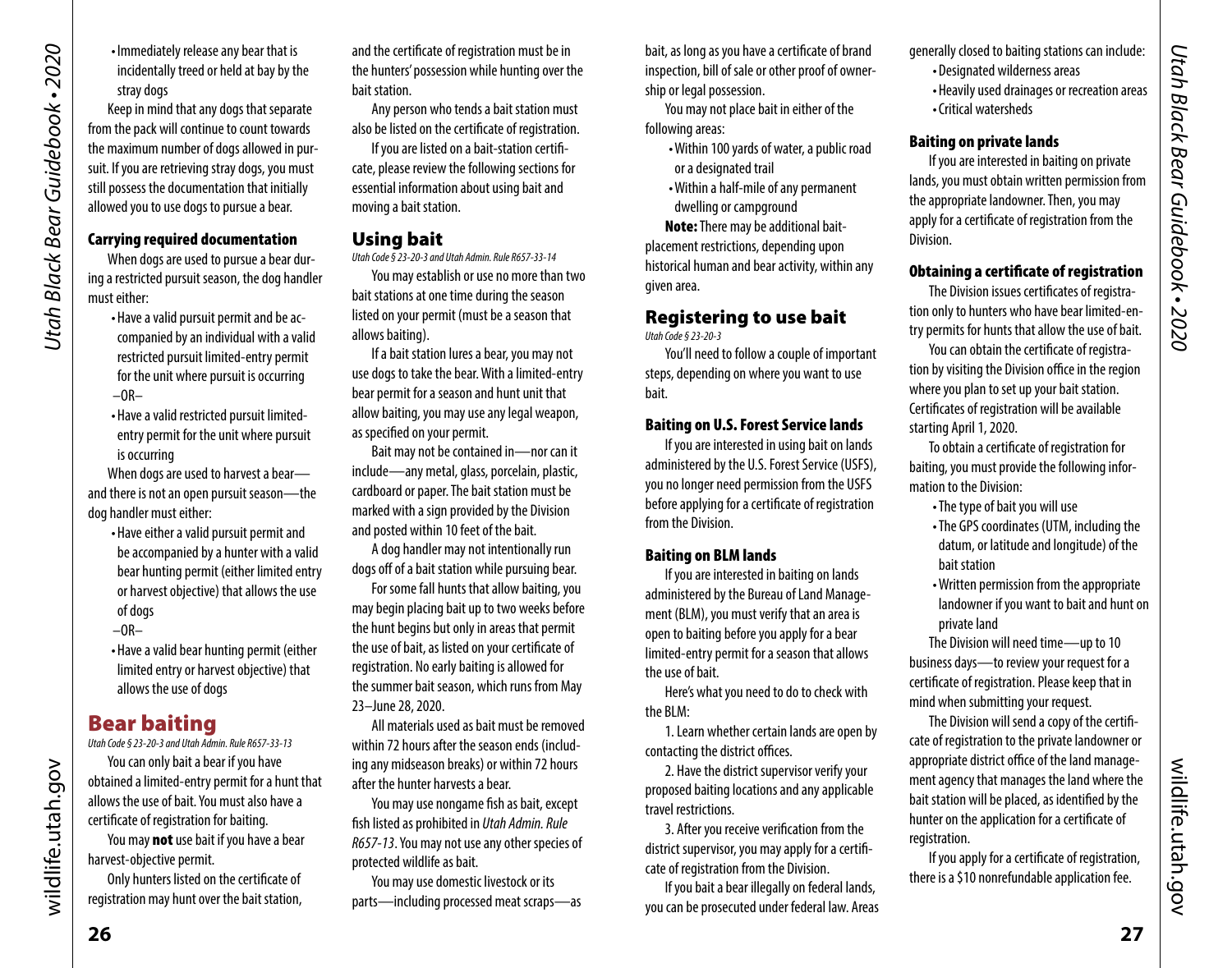# Moving a bait station

*Utah Black Bear Guidebook • 2020*

<span id="page-14-0"></span>Utah Black Bear Guidebook - 2020

If you want to move a bait station, you must first remove all materials used as bait from the original station. Then, you must apply for a new certificate of registration. The Division will not issue a certificate of registration for your new station until you clean up your old station.

# <span id="page-14-1"></span>Prohibited hunting methods (new)

*Utah Code §§ 23-20-3, 23-20-12 and Utah Admin. Rule R657- 33-9*

A black bear may be taken or pursued only during open seasons and open hours, using only the methods listed in this guidebook. Otherwise it is unlawful for any person to:

- •Pursue, possess, capture, kill, injure, drug, rope, trap, snare or in any way harm or transport a bear
- Restrict or hinder a bear's ability to escape after it has been pursued, chased, treed, cornered, legally baited or held at bay

New this year: You must make reasonable efforts to call dogs off of a bear that has been cornered or held at bay.

You may not:

- •Pursue a single bear in repeated pursuits to the point where it renders the bear physically unable to escape
- •Engage in a canned hunt
- •Take a bear from an airplane or any other airborne vehicle or device (including a drone), or from any motorized terrestrial, aquatic or recreational vehicle

# **Spotlighting**

*Utah Code §§§ 23-20-3, 76-10-504, 76-10-523 and Utah Admin. Rule R657-33-10*

You may not use spotlighting to take a black bear.

You may not use a spotlight, headlight or other artificial light to locate any protected wildlife while having in your possession a firearm or other weapon or device that could be used to take or injure protected wildlife.

The use of a spotlight or other artificial light in any area where protected wildlife are generally found is probable cause of attempting to locate protected wildlife.

The provisions of this section do not apply to the use of the headlights of a motor vehicle or other artificial light in a usual manner where there is no attempt or intent to locate protected wildlife.

In addition, the above restrictions do not apply to concealed carry permit holders carrying a concealed weapon. See *[wildlife.utah.gov/rules](http://wildlife.utah.gov/rules)* for more information.

#### Party hunting

*Utah Admin. Rules R657-33-11 and R657-67*

A person may not harvest a bear for another person.

The only exception to this rule is if a mentor shares a permit and tag with a minor as part of the Hunter Mentoring program. For details on this program, please see the box on page [18](#page-9-1).

# Possession and transportation

After you harvest a bear, there are several rules governing its possession and transportation.

# Tagging requirements

*Utah Code §§ 23-20-3 and 23-20-30 and Utah Admin. Rule R657-33-15*

Before you move the bear's carcass or leave the site of the kill, you must tag the carcass with a temporary possession tag. The tag is only valid for 48 hours after the date of kill and must remain attached to the pelt or unskinned carcass until the permanent possession tag is attached.

To tag a carcass with a temporary possession tag, you should perform the following steps:

- •Completely detach the tag from the permit
- •Completely remove the notches that correspond with the date the animal was

taken and the sex of the animal

•Attach the tag to the carcass so that the

tag remains securely fastened and visible Note: You may not remove more than one notch indicating date or sex, nor tag more than one carcass using the same tag.

You may not hunt or pursue a bear after any of the notches have been removed from the tag or after the tag has been detached from the permit.

You may not possess a bear pelt or unskinned carcass without a valid permanent possession tag affixed to the pelt or unskinned carcass. This provision does not apply to a person in possession of a properly tagged carcass or pelt within 48 hours after the kill, provided the person was issued and is in possession of a valid permit.

#### Harvest reporting *Utah Admin. Rule R657-33-17*

If you harvest a bear, you must contact the Division within 48 hours. You will need to report exactly where the bear was taken (GPS coordinates preferred) and meet with a Division employee to have a permanent tag affixed to the carcass.

Evidence of the bear's sex must remain attached to the bear's carcass or pelt until a Division employee attaches a permanent tag.

To report your harvest after business hours (8 a.m.–5 p.m., Monday through Friday) or over the weekend, please call your local police department (on a non-emergency line). They will contact a conservation officer who can assist you.

# Evidence of sex and age

*Utah Admin. Rule R657-33-16*

Evidence of the bear's sex must remain attached to the bear's carcass or pelt until a Division employee attaches a permanent tag.

The permit holder must bring the pelt and skull to a conservation officer or Division office in an unfrozen condition. This allows Division

biologists to gather management data. The Division may seize any pelt not accompanied by its skull.

#### Permanent tag

*Utah Code § 23-20-3 and Utah Admin. Rule R657-33-17*

Any bear harvested by the permit holder must be checked by a Division employee within 48 hours after the date of kill. That employee will affix a permanent possession tag to the pelt or unskinned carcass.

During the check-in process, you must also provide the location of the harvest and one of the bear's teeth to the Division employee.

If you need to reach a Division employee after regular business hours, over the weekend, or on a holiday, contact your local police dispatch office.

You may not possess an unskinned carcass or a green pelt after the 48-hour check-in period without a permanent tag. In addition, you cannot ship a green pelt out of Utah or present it to a taxidermist if the pelt does not have a permanent possession tag attached.

# Transporting a bear

*Utah Admin. Rule R657-33-18*

If you are a permit holder who has legally harvested a bear, you may transport the carcass under the following conditions:

- •The bear is properly tagged.
- •You have physical possession of the appropriate permit.

# Exporting a bear from Utah

*Utah Admin. Rule R657-33-19*

You may export a legally taken bear or its parts if you have a valid bear permit, and the bear is properly tagged with a permanent possession tag.

You may not ship a bear pelt from Utah—or cause one to be shipped—without first obtaining a shipping permit issued by an authorized Division representative.

wildlife.utah.gov

wildlife.utah.gov

wildlife.utah.gov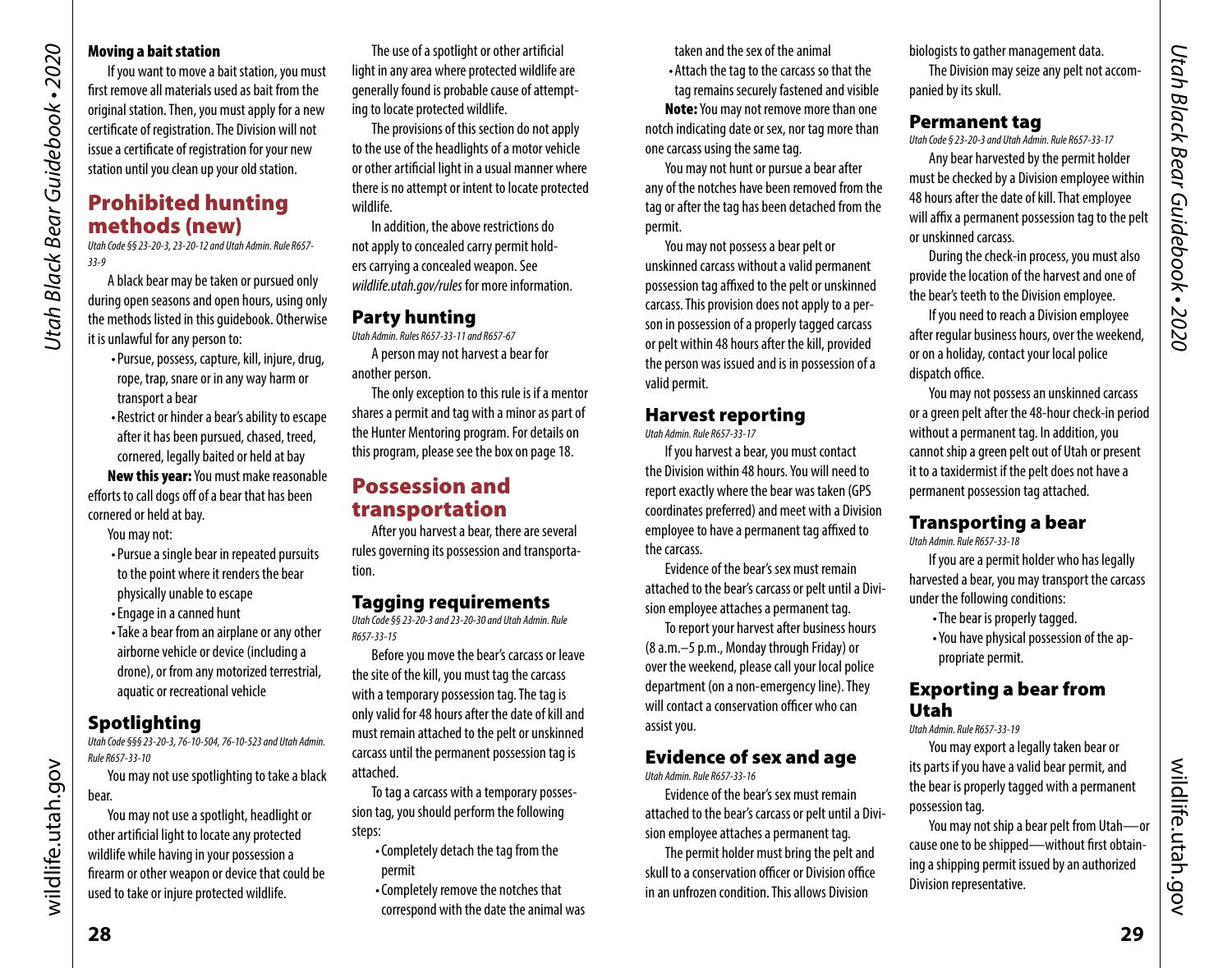# Disposal of wildlife

# Donating

*Utah Black Bear Guidebook • 2020*

<span id="page-15-0"></span>Utah Black Bear Guidebook • 2020

*Utah Code § 23-20-9 and Utah Admin. Rule R657-33-20*

A person may donate protected wildlife or its parts to another person only at one of the following locations:

- •The residence of the donor
- •The residence of the recipient
- •A meat locker
- •A storage plant
- •A meat-processing facility

A written statement of donation must be kept with the protected wildlife or parts showing all of the following information:

- •The number and species of protected wildlife or parts donated
- •The date of donation
- •The license or permit number of the donor and the permanent possession tag number
- •The signature of the donor

A green pelt of any bear donated to another person must have a permanent possession tag affixed. Along with the pelt, the recipient must also retain the written statement of donation.

# Purchasing or selling

*Utah Code § 23-20-3 and Utah Admin. Rule R657-33-21*

You may purchase or sell legally obtained, tanned bear hides.

You may not purchase, sell, offer for sale or barter a green pelt, gall bladder, tooth, claw, paw or skull of any bear.

# Wasting wildlife

*Utah Code § 23-20-8 and Utah Admin. Rule R657-33-22* You may not waste—or permit to be wasted—any protected wildlife or its parts.

Note: The skinned carcass of a bear may be left in the field and does not constitute a waste of wildlife. However, the Division recommends that hunters remove the carcass from the field.

# Livestock and commercial crop depredation

*Utah Admin. Rule R657-33-23*

There are bear-removal options for livestock owners and commercial crop growers who have chronic problems with depredating bears. To learn more about these options, see *Utah Admin Rule R657-33-23* or call the nearest Division office.

Hunters who are interested in taking depredating bears may contact the Division, and the agency will call them as needed.

# Extended and preseason hunts

*Utah Admin. Rule R657-33-25*

The Division may authorize an extended or preseason hunt on selected limited-entry hunting units to control depredation or nuisance problems.

The Division director could choose to authorize any preseason or extended season hunts for problem areas, and those hunts would be carried out by hunters who drew limited-entry permits for those areas.

# <span id="page-15-2"></span>**Trespassing**

*Utah Code §§§ 23-20-14, 23-21-14 and 23-20-3.5*

While taking wildlife or engaging in wildlife-related activities, you may not without permission—enter or remain on privately owned land that is:

- •Cultivated
- •Properly posted
- •Fenced or enclosed in a manner designed to exclude intruders
- In addition, you may not:
- •Enter or remain on private land when directed not to do so by the owner or a person acting for the owner.
- •Obstruct any entrance or exit to private property.

"Cultivated land" is land that is readily identifiable as land whose soil is loosened or broken up for the raising of crops, land used for the raising of crops, or a pasture that is artificially irrigated.

"Permission" means written authorization from the owner or person in charge to enter upon private land that is cultivated or properly posted. Permission must include all of the following details:

- •The signature of the owner or person in charge
- •The name of the person being given permission
- •The appropriate dates
- •A general description of the land
- "Properly posted" means that signs

prohibiting trespass—or bright yellow, bright orange or fluorescent paint—are clearly displayed at all corners, on fishing streams crossing property lines, and on roads, gates and rights-of-way entering the land. Or, they are displayed in a manner that is visible to a person in the area.

You may not post private property you do not own or legally control or land that is open to the public as provided by *Utah Code § 23-21-4*. In addition, it is unlawful to take protected wildlife or its parts while trespassing in violation of *Utah Code § 23-20-14*.

You are guilty of a class B misdemeanor if you violate any provision described in this section. Your license, tag or permit privileges may also be suspended.

# <span id="page-15-1"></span>Harvest and pursuit restrictions

*Utah Code § 23-20-3 and Utah Admin. Rules R657-33-25 and R657-33-26* 

Depending on the type of permit you obtain, various restrictions apply.

# Harvest restrictions

If you obtain a valid permit to harvest a bear, you may take only one bear. It may not be a cub or a female accompanied by cubs.

You may only hunt in the season and area

specified on your permit. Likewise, you may use only the weapon listed on your permit.

New this year: There are now limits on the number of dogs you may use during a bear hunt. See page 25 for details.

If you are the owner or handler of dogs being used to harvest a bear—and there is not an open pursuit season—you must:

- •Have either a valid pursuit permit and be accompanied by a licensed hunter  $-OR-$
- •Have a valid bear hunting permit (either limited entry or harvest objective) that allows the use of dogs

# <span id="page-15-3"></span>Pursuit restrictions

A pursuit permit of any kind does not allow you to kill a bear.

During the summer pursuit season and restricted summer pursuit season, you may not use more than eight dogs at one time to pursue a black bear on any unit. New this year: Now, you may only use a maximum of 16 dogs during the spring and fall pursuit and hunting seasons.

Pursuit restrictions differ, depending on type of permit you have.

# General restrictions

Even with a pursuit permit (or a restricted pursuit limited-entry permit), you may not perform any of the following actions:

- •Pursue a cub or a female bear with cubs • Repeatedly pursue, chase, tree, corner or hold at bay the same bear during the same day
- •Possess a firearm or any device that could be used to kill a bear while pursuing bear, unless you are licensed to carry a concealed weapon

# Pursuit permits

If you have a valid pursuit permit, you may pursue bears in any unit that is not designated as restricted during all three pursuit seasons.

wildlife.utah.gov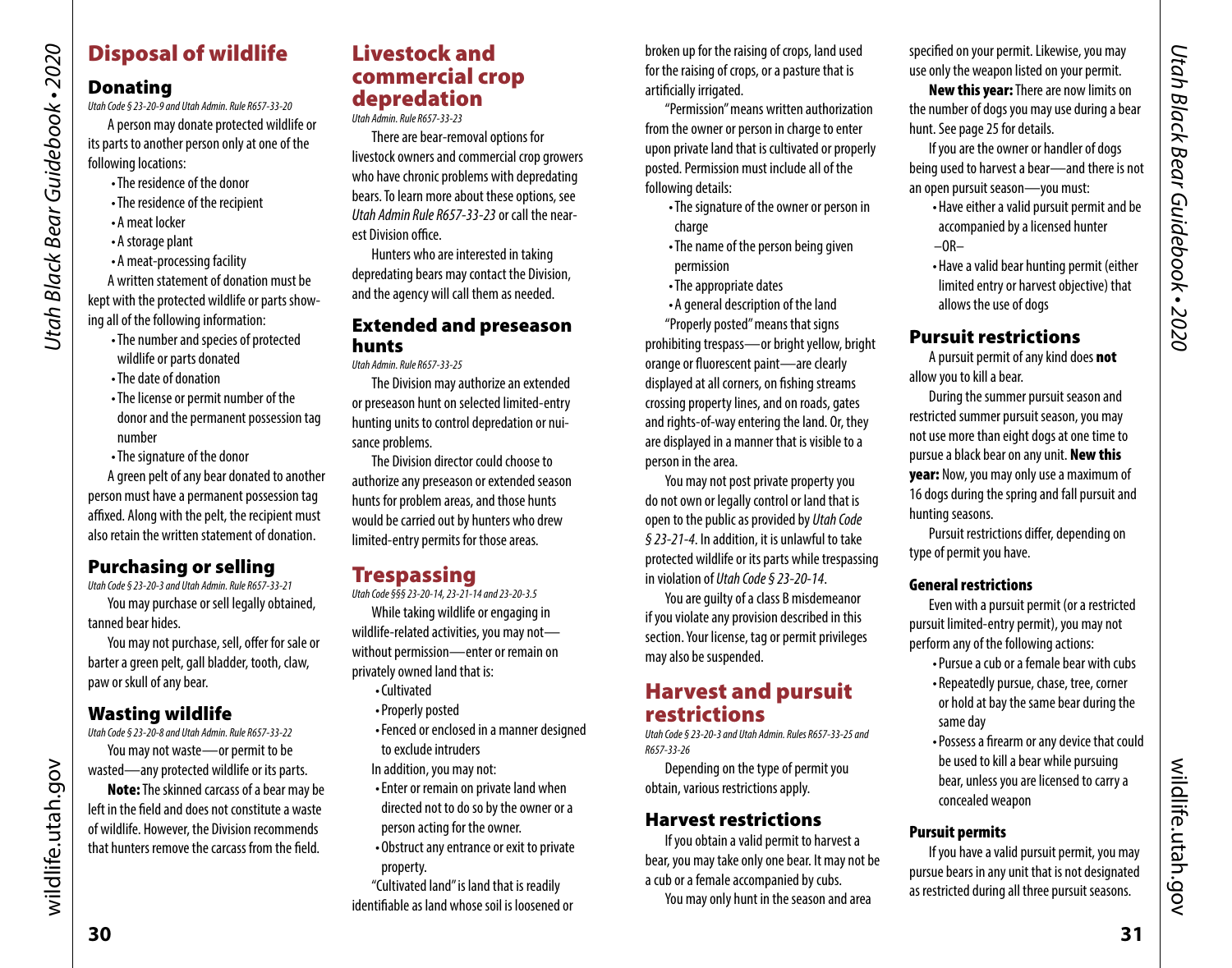<span id="page-16-0"></span>New this year: Nonresidents with pursuit permits may not use them on any restricted pursuit units unless they are accompanying someone who possesses a valid restricted pursuit permit or hunting permit for that unit and season. Residents may use a pursuit permit on restricted pursuit units during the spring pursuit season.

You may purchase a pursuit permit at any time from Division offices, license agents and at *[wildlife.utah.gov](http://wildlife.utah.gov)*.

An eligible hunter may obtain a bear pursuit permit and either a limited-entry or harvest-objective permit.

#### <span id="page-16-3"></span>Restricted pursuit limited-entry permits

If you have a valid restricted pursuit limited-entry permit, you may pursue bears in the following areas and seasons:

- •The restricted pursuit unit and season listed on your permit
- •Any unit that is not designated as restricted during all three pursuit seasons

New this year: The Utah Wildlife Board approved new spring restricted pursuit seasons for nonresidents on the Book Cliffs, La Sal and San Juan units. The spring pursuit seasons on those units are **not** restricted for resident pursuers.

In addition, if you do not have a restricted pursuit limited-entry permit, you may not pursue bears in any of the restricted pursuit units during the summer pursuit seasons.

Individuals who combine packs of dogs to pursue a bear during either summer season on a restricted pursuit unit must comply with the eight-dog limit. They must also have at least one restricted pursuit limited-entry permit in their possession.

On a restricted pursuit unit, the dog handler must remain close enough to the permit holder to maintain visual contact and verbal communication without the assistance of any electronic device. The only time a dog handler

may separate from the pursuit-permit holder is to retrieve dogs that leave the pack. The dog owner must do all of the following:

- •Take reasonable steps to keep the pack together before and during pursuit
- •Only separate from the permit holder to retrieve stray dogs (and not actively pursue a bear during the retrieval process)
- •Immediately release any bear that is incidentally treed or held at bay by the stray dogs

See the table on [page 41](#page-20-1) for detailed information about restricted pursuit units and season dates.

You may apply for a restricted pursuit limited-entry permit in the state's black bear drawing, beginning Feb. 3, 2020. See [page](#page-5-3)  [10](#page-5-3) for more information on how to apply for a permit.

An eligible hunter may obtain a bear restricted pursuit limited-entry permit and either a bear limited-entry permit or a bear harvest-objective permit.

#### Guides and outfitters

If you are a Utah-licensed guide or outfitter—and you charge a customer more than \$100 for a bear hunting or pursuit trip—you do not have to purchase a separate bear pursuit permit to guide that customer in the field.

Guides and outfitters must be licensed to operate in the state of Utah before they can legally accompany hunters in the field to pursue or harvest a bear. To learn more about this requirement, see the box on page [21.](#page-10-1)

# <span id="page-16-1"></span>HUNT TABLES

*The Division does not guarantee access to any private or public land. Hunt unit boundaries may include private property or other excluded areas. Hunters must research land accessibility before hunting.*

# <span id="page-16-2"></span>Spring limited-entry hunts

Permit fee: Resident \$83, Nonresident \$308. Use the hunt number to apply. Bonus point code: BER

# Any legal weapon, no bait allowed

| <b>Unit</b>                                           | <b>Hunt</b>   | Res. | Nonres.        | <b>Season dates</b> |
|-------------------------------------------------------|---------------|------|----------------|---------------------|
| <b>Beaver</b>                                         | <b>BR7000</b> | 9    | 1              | March 28-May 31     |
| Book Cliffs, Bitter Creek/South                       | <b>BR7001</b> | 40   | 4              | March 28-May 31     |
| Cache/Ogden                                           | <b>BR7017</b> | 1    | $\mathbf{0}$   | March 28-May 31     |
| Central Mtns, Manti-North                             | BR7003        | 17   | 1              | March 28-May 31     |
| Central Mtns, Manti-South/San Rafael,<br><b>North</b> | <b>BR7004</b> | 13   | 1              | March 28-May 31     |
| Central Mtns, Nebo                                    | <b>BR7005</b> | 11   | 1              | March 28-May 31     |
| Fillmore, Pahvant                                     | <b>BR7007</b> | 1    | $\mathbf{0}$   | March 28-May 31     |
| Kamas/North Slope, Summit                             | <b>BR7018</b> | 7    | 0              | March 28-May 31     |
| La Sal                                                | <b>BR7008</b> | 40   | 3              | March 28-May 31     |
| <b>Mt Dutton</b>                                      | BR7009        | 3    | 0              | March 28-May 31     |
| Panguitch Lake/Zion                                   | <b>BR7010</b> | 9    | $\mathbf{0}$   | March 28-May 31     |
| Paunsaugunt                                           | <b>BR7011</b> | 3    | 0              | March 28-May 31     |
| Plateau, Boulder/Kaiparowits                          | <b>BR7012</b> | 26   | $\overline{2}$ | March 28-May 31     |
| Plateau, Fishlake/Thousand Lakes                      | BR7013        | 4    | 0              | March 28-May 31     |
| San Juan                                              | <b>BR7014</b> | 40   | $\overline{3}$ | March 28-May 31     |
| South Slope, Bonanza/Diamond Mtn/<br>Vernal           | BR7015        | 11   | 1              | March 28-May 31     |
| Wasatch Mtns, West-Central                            | <b>BR7016</b> | 34   | 3              | March 28-May 31     |

wildlife.utah.gov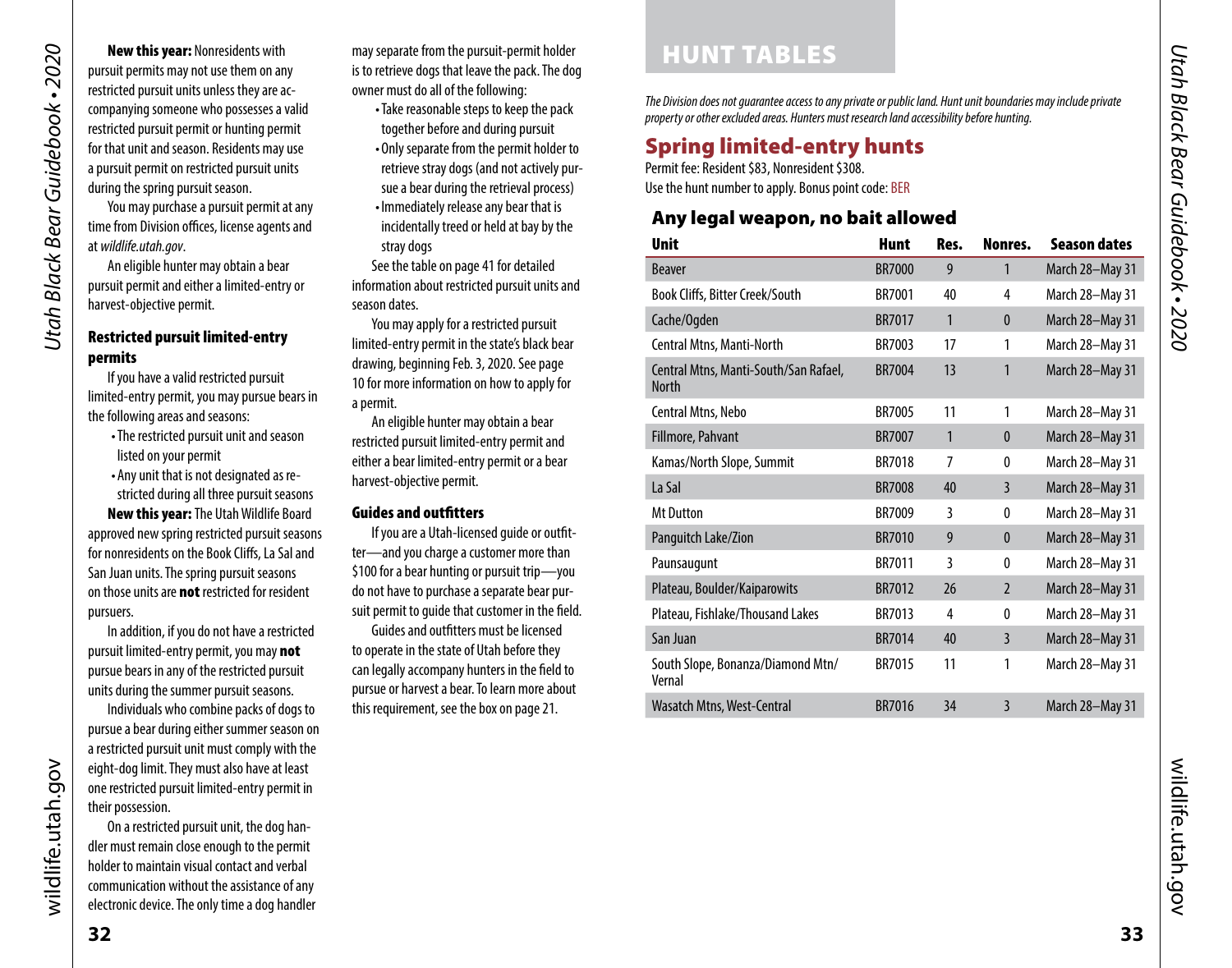# HUNT TABLES

Utah Black Bear Guidebook • 2020 *Utah Black Bear Guidebook • 2020*

*The Division does not guarantee access to any private or public land. Hunt unit boundaries may include private property or other excluded areas. Hunters must research land accessibility before hunting.*

# Summer limited-entry hunts

Permit fee: Resident \$83, Nonresident \$308.

Use the hunt number to apply. Bonus point code: BER

Note: The first week of the summer season overlaps the last week of the spring limited-entry season, which allows the use of dogs. Also, please keep in mind that no early baiting is allowed for the summer limited-entry hunts.

# Any legal weapon, no dogs allowed

| <b>Unit</b>                                           | <b>Hunt</b>   | Res.           | Nonres.        | <b>Season dates</b> |
|-------------------------------------------------------|---------------|----------------|----------------|---------------------|
| <b>Beaver</b>                                         | <b>BR7100</b> | 9              | $\mathbf{1}$   | May 23-June 28      |
| Book Cliffs, Bitter Creek/South                       | BR7101        | 14             | 1              | May 23-June 28      |
| <b>Book Cliffs, Little Creek Roadless</b>             | <b>BR7102</b> | $\overline{2}$ | $\mathbf{0}$   | May 23-June 28      |
| Cache/Ogden                                           | <b>BR7121</b> | 1              | $\mathbf{0}$   | May 23-June 28      |
| Central Mtns, Manti-North                             | <b>BR7104</b> | 12             | $\mathbf{1}$   | May 23-June 28      |
| Central Mtns, Manti-South/San Rafael,<br><b>North</b> | <b>BR7105</b> | 13             | 1              | May 23-June 28      |
| <b>Central Mtns, Nebo</b>                             | <b>BR7106</b> | 10             | $\mathbf{1}$   | May 23-June 28      |
| Chalk Creek/East Canyon/Morgan-South<br>Rich          | <b>BR7122</b> | 6              | $\mathbf{0}$   | May 23-June 28      |
| Kamas/North Slope, Summit                             | <b>BR7123</b> | 8              | $\mathbf{0}$   | May 23-June 28      |
| La Sal                                                | <b>BR7108</b> | 25             | 2              | May 23-June 28      |
| <b>Mt Dutton</b>                                      | <b>BR7109</b> | $\overline{3}$ | $\mathbf{0}$   | May 23-June 28      |
| Nine Mile                                             | <b>BR7110</b> | 13             | 1              | May 23-June 28      |
| North Slope, Three Corners/West Daggett               | <b>BR7111</b> | $\overline{3}$ | $\mathbf{0}$   | May 23-June 28      |
| Panguitch Lake/Zion                                   | <b>BR7112</b> | 4              | 0              | May 23-June 28      |
| Paunsaugunt                                           | <b>BR7113</b> | $\overline{3}$ | $\bf{0}$       | May 23-June 28      |
| Plateau, Boulder/Kaiparowits                          | <b>BR7114</b> | 18             | 2              | May 23-June 28      |
| Plateau, Fishlake/Thousand Lakes                      | <b>BR7115</b> | $\overline{4}$ | $\mathbf{0}$   | May 23-June 28      |
| San Juan                                              | <b>BR7116</b> | 25             | $\overline{2}$ | May 23-June 28      |
| South Slope, Bonanza/Diamond Mtn/<br>Vernal           | <b>BR7117</b> | 9              | $\mathbf{0}$   | May 23-June 28      |
| South Slope, Yellowstone                              | <b>BR7118</b> | 6              | 0              | May 23-June 28      |
| Wasatch Mtns, Avintaquin/Currant Creek                | <b>BR7119</b> | 5              | $\bf{0}$       | May 23-June 28      |
| Wasatch Mtns, West-Central                            | <b>BR7120</b> | 21             | 1              | May 23-June 28      |

*The Division does not guarantee access to any private or public land. Hunt unit boundaries may include private property or other excluded areas. Hunters must research land accessibility before hunting.*

# Fall limited-entry hunts

Permit fee: Resident \$83, Nonresident \$308.

Use the hunt number to apply. Bonus point code: BER

Note: For hunts starting Aug. 15, you can begin baiting on Aug. 1, but you may not hunt or harvest a bear until Aug. 15. For many hunts starting Nov. 7, you can begin baiting on Oct. 24, but you may not hunt or harvest a bear until Nov. 7.

# Any legal weapon

| <b>Unit</b>                                    | <b>Hunt</b>   | Res.            | Nonres.        | <b>Season dates</b>                     |
|------------------------------------------------|---------------|-----------------|----------------|-----------------------------------------|
| <b>Beaver</b>                                  | <b>BR7200</b> | $6\overline{6}$ | $\mathbf{0}$   | Aug. 15-Sept. 22<br>Nov. 7-Nov. 14      |
| Cache/Ogden                                    | <b>BR7228</b> | 1               | $\mathbf{0}$   | Aug. 15-Sept. 22<br>Nov. $7 - Nov. 14*$ |
| Central Mtns, Manti-North                      | <b>BR7203</b> | 10              | $\mathbf{1}$   | Aug. 15-Sept. 22<br>Nov. 7-Nov. 14*     |
| Central Mtns, Manti-South/San<br>Rafael, North | BR7204        | 13              | 1              | Aug. 15-Sept. 22<br>Nov 7-Nov $14*$     |
| Central Mtns, Nebo                             | <b>BR7205</b> | $\overline{4}$  | $\mathbf{0}$   | Aug. 15-Sept. 22<br>Nov. 7-Nov. $14*$   |
| Fillmore, Pahvant                              | <b>BR7207</b> | 1               | 0              | Aug. 15-Sept. 22<br>Nov. 7-Nov. 14      |
| Kamas/North Slope, Summit                      | <b>BR7229</b> | 6               | $\mathbf{0}$   | Aug. 15-Sept. 22<br>Nov. 7-Nov. $14*$   |
| Monroe                                         | <b>BR7209</b> | 1               | $\mathbf{0}$   | Aug. 15-Sept. 22<br>Nov. 7-Nov. 14      |
| <b>Mt Dutton</b>                               | <b>BR7210</b> | $\overline{2}$  | $\mathbf{0}$   | Aug. 15-Sept. 22<br>Nov. 7-Nov. 14      |
| Nine Mile                                      | <b>BR7211</b> | 25              | $\mathfrak{p}$ | Aug. 15-Sept. 22<br>Nov. 7-Nov. 14      |
| North Slope, Three Corners/West<br>Daggett     | <b>BR7212</b> | $\overline{2}$  | $\mathbf{0}$   | Aug. 15-Sept. 22<br>Nov. 7-Nov. 14      |
| Panguitch Lake/Zion                            | <b>BR7213</b> | 8               | $\mathbf{0}$   | Aug. 15-Sept. 22<br>Nov. 7-Nov. 14      |
| Paunsaugunt                                    | <b>BR7214</b> | $\overline{3}$  | $\mathbf{0}$   | Aug. 15-Sept. 22<br>Nov. 7-Nov. 14      |
| Plateau, Boulder/Kaiparowits                   | <b>BR7215</b> | 8               | 1              | Aug. 15-Sept. 22<br>Nov. 7-Nov. $14*$   |

*\* No early baiting before Nov. 7–Nov. 14*

wildlife.utah.gov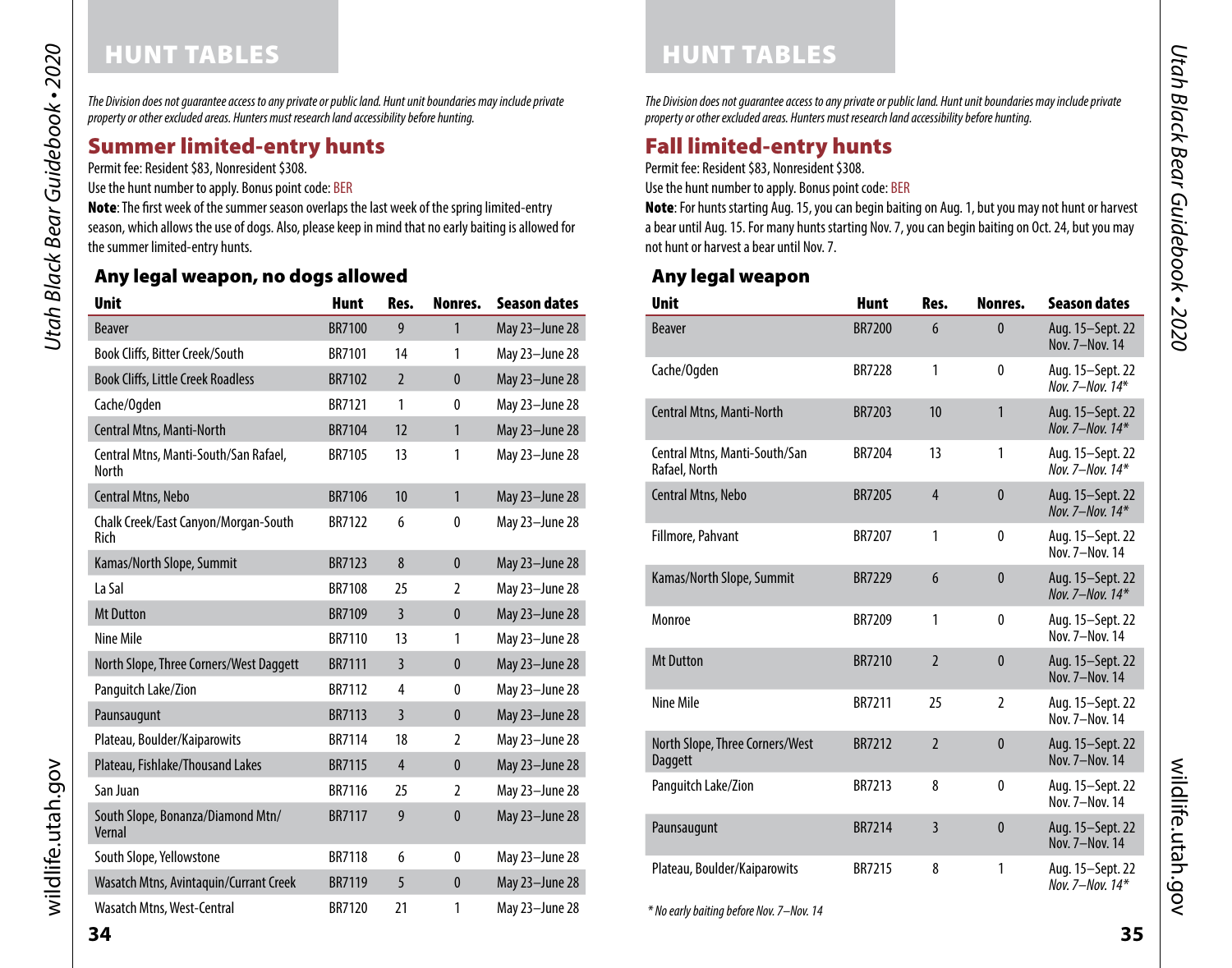# HUNT TABLES

*The Division does not guarantee access to any private or public land. Hunt unit boundaries may include private property or other excluded areas. Hunters must research land accessibility before hunting.*

# <span id="page-18-0"></span>Fall limited-entry hunts (continued)

# Any legal weapon

*Utah Black Bear Guidebook • 2020*

Utah Black Bear Guidebook • 2020

| <b>Unit</b>                                | <b>Hunt</b>   | Res. | Nonres.  | <b>Season dates</b>               |
|--------------------------------------------|---------------|------|----------|-----------------------------------|
| Plateau, Fishlake/Thousand Lakes           | <b>BR7216</b> | 4    | 0        | Aug. 15–Sept. 22<br>Nov 7-Nov. 14 |
| South Slope, Bonanza/Diamond<br>Mtn/Vernal | <b>BR7218</b> | 7    | 0        | Aug. 15–Sept. 22<br>Nov 7-Nov. 14 |
| South Slope, Yellowstone                   | <b>BR7219</b> | 4    | $\bf{0}$ | Aug. 15–Sept. 22<br>Nov 7-Nov. 14 |
| Wasatch Mtns, Avintaguin/Currant<br>Creek  | <b>BR7220</b> | 9    | 0        | Aug. 15-Sept. 22<br>Nov 7-Nov. 14 |
| Wasatch Mtns, West-Central                 | <b>BR7221</b> | 8    | $\bf{0}$ | Aug. 15-Sept. 22<br>Nov 7-Nov. 14 |

# <span id="page-18-1"></span>Any legal weapon, no dogs allowed from Aug. 15– Sept. 30

Note: No early baiting is allowed for this hunt.

| <b>Unit</b>                     | Hunt          | Res. | Nonres. Season dates |
|---------------------------------|---------------|------|----------------------|
| Book Cliffs, Bitter Creek/South | <b>BR7201</b> |      | Aug. 1-Nov. 14       |

# Any legal weapon, no dogs allowed from Sept. 12–20

Note: For hunts starting Aug. 8, you can begin baiting on July 25, but you may not hunt or harvest a bear until Aug. 8.

| <b>Unit</b> | Hunt          | Res. | Nonres.  | Season dates                         |
|-------------|---------------|------|----------|--------------------------------------|
| La Sal      | <b>BR7208</b> | h    | $\Omega$ | Aug. 8–Sept. 20<br>Nov. 7-Nov. $14*$ |
| San Juan    | BR7217        | h    | 0        | Aug. 8-Sept. 20<br>Nov. 7-Nov. $14*$ |

*The Division does not guarantee access to any private or public land. Hunt unit boundaries may include private property or other excluded areas. Hunters must research land accessibility before hunting.*

# <span id="page-18-2"></span>Spot-and-stalk limited-entry hunts

Permit fee: Resident \$83, Nonresident \$308.

HUNT TABLES

Use the hunt number to apply. Bonus point code: BER

# Any legal weapon, no dogs and no bait allowed

| <b>Unit</b>                                    | <b>Hunt</b>   | Res. | Nonres.        | <b>Season dates</b> |
|------------------------------------------------|---------------|------|----------------|---------------------|
| <b>Book Cliffs, Little Creek Roadless</b>      | <b>BR7224</b> | 9    | $\mathbf{0}$   | March 28-May 31     |
| <b>Book Cliffs, Little Creek Roadless</b>      | <b>BR7225</b> | 9    | 1              | Sept. 5-Nov. 14     |
| Cache/Ogden                                    | <b>BR7230</b> | 5    | $\mathbf{0}$   | Sept. 23-Oct. 25    |
| Central Mtns, Manti-North                      | <b>BR7231</b> | 21   | $\mathfrak{p}$ | Sept. 23-Oct. 25    |
| Central Mtns, Manti-South/San Rafael,<br>North | <b>BR7232</b> | 21   | $\overline{2}$ | Sept. 23-Oct. 25    |
| Central Mtns, Nebo                             | BR7233        | 19   | $\mathfrak{p}$ | Sept. 23-Oct. 25    |
| Chalk Creek/East Canyon/Morgan-South<br>Rich   | <b>BR7234</b> | 5    | $\mathbf{0}$   | Sept. 23-Oct. 25    |
| Kamas/North Slope, Summit                      | <b>BR7235</b> | 5    | $\theta$       | Sept. 23-Oct. 25    |
| La Sal                                         | <b>BR7226</b> | 68   | $\overline{7}$ | Sept. 23-Oct. 25    |
| Plateau, Boulder/Kaiparowits                   | BR7236        | 45   | 5              | Sept. 23-Oct. 25    |
| San Juan                                       | <b>BR7227</b> | 68   | 7              | Sept. 23-Oct. 25    |

wildlife.utah.gov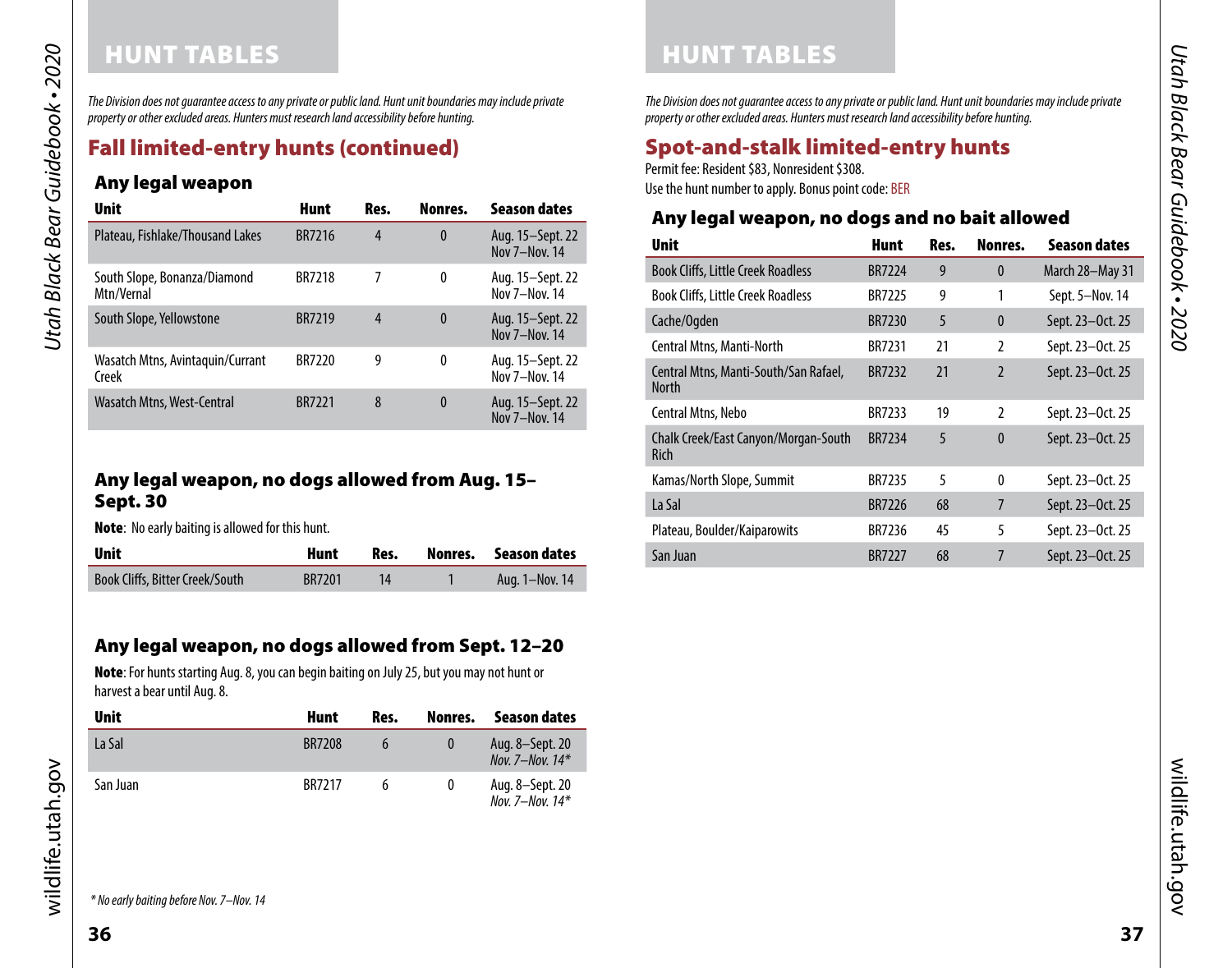*The Division does not guarantee access to any private or public land. Hunt unit boundaries may include private property or other excluded areas. Hunters must research land accessibility before hunting.*

|                                              | <b>Harvest</b> |                                    |                 |
|----------------------------------------------|----------------|------------------------------------|-----------------|
| <b>Unit</b>                                  | objective      | Season dates                       | <b>Comments</b> |
| Chalk Creek/East Canyon/Morgan-South<br>Rich | 5              | March 28-May 31                    | No bait         |
| Chalk Creek/East Canyon/Morgan-South<br>Rich | 3              | Aug. 15-Sept. 22<br>Nov. 7-Nov. 14 | No bait         |
| Nine Mile                                    | 22             | March 28-May 31                    | No bait         |
| Nine Mile                                    | 10             | Sept. 23-Oct. 25                   | No dogs/No bait |
| North Slope, Three Corners/West Daggett      | 4              | March 28-May 31                    | No bait         |
| North Slope, Three Corners/West Daggett      | $\overline{2}$ | Sept. 23-Oct. 25                   | No dogs/No bait |
| South Slope, Bonanza/Diamond Mtn/<br>Vernal  | 3              | Sept. 23-Oct. 25                   | No dogs/No bait |
| South Slope, Yellowstone                     | 5              | March 28-May 31                    | No bait         |
| South Slope, Yellowstone                     | $\overline{3}$ | Sept. 23-Oct. 25                   | No dogs/No bait |
| Wasatch Mtns, Avintaguin/Currant Creek       | 12             | March 28-May 31                    | No bait         |
| Wasatch Mtns, Avintaquin/Currant Creek       | 3              | Sept. 23-Oct. 25                   | No dogs/No bait |

# Multi-season limited-entry hunts

Permit fee: Resident \$166, Nonresident \$475. Bonus point code: BER. Use the hunt number to apply. Note: For each season date, you must use the appropriate weapon type and hunting method and you must follow any preseason baiting restrictions.

# Any legal weapon

| <b>Unit</b>                     | <b>Hunt</b>   | Res. | Nonres.  | <b>Season dates</b>                                                     |
|---------------------------------|---------------|------|----------|-------------------------------------------------------------------------|
| <b>Beaver</b>                   | <b>BR7318</b> |      | $\bf{0}$ | March 28-May 31<br>May 23-June 28<br>Aug. 15-Sept. 27<br>Nov. 7-Nov. 14 |
| Book Cliffs, Bitter Creek/South | <b>BR7300</b> | 6    | $\bf{0}$ | March 30-May 31<br>May 23-June 28<br>Aug. 1-Nov. $14*$                  |

*The Division does not guarantee access to any private or public land. Hunt unit boundaries may include private property or other excluded areas. Hunters must research land accessibility before hunting.*

# <span id="page-19-0"></span>Harvest-objective hunts Multi-season limited-entry hunts (continued) Permit fee: Resident \$83, Nonresident \$308.

# Any legal weapon

HUNT TABLES

| <b>Unit</b>                                    | <b>Hunt</b>   | Res.           | Nonres.      | <b>Season dates</b>                                                                         |
|------------------------------------------------|---------------|----------------|--------------|---------------------------------------------------------------------------------------------|
| <b>Book Cliffs, Little Creek Roadless</b>      | <b>BR7301</b> | $\overline{2}$ | $\mathbf{0}$ | March 28-May 31<br>May 23-June 28<br>Sept. 5-Nov. 14                                        |
| Cache/Ogden                                    | BR7320        | 1              | $\mathbf{0}$ | March 28–May 31<br>May 23-June 28<br>Aug. 15-Sept. 22<br>Sept. 23-Oct. 25<br>Nov. 7-Nov. 14 |
| Central Mtns, Manti-North                      | BR7303        | 9              | $\mathbf{0}$ | March 28-May 31<br>May 23-June 28<br>Aug. 15-Sept. 22<br>Sept. 23-Oct. 25<br>Nov. 7-Nov. 14 |
| Central Mtns, Manti-South/San<br>Rafael, North | BR7304        | 10             | 1            | March 28–May 31<br>May 23-June 28<br>Aug. 15-Sept. 22<br>Sept. 23-Oct. 25<br>Nov. 7-Nov. 14 |
| Central Mtns, Nebo                             | <b>BR7305</b> | $\overline{4}$ | $\mathbf{0}$ | March 28-May 31<br>May 23-June 28<br>Aug. 15-Sept. 22<br>Sept. 23-Oct. 25<br>Nov. 7-Nov. 14 |
| Kamas/North Slope, Summit                      | BR7321        | 3              | $\mathbf{0}$ | March 28–May 31<br>May 23-June 28<br>Aug. 15–Sept. 22<br>Sept. 23-Oct. 25<br>Nov. 7-Nov. 14 |
| La Sal                                         | <b>BR7307</b> | 9              | 1            | March 28-May 31<br>May 23-June 28<br>Aug. 8-Sept. 20*<br>Sept. 23-Oct. 25<br>Nov. 7-Nov. 14 |
| Nine Mile                                      | <b>BR7317</b> | 6              | $\mathbf{0}$ | May 23–June 28<br>Aug. 15–Sept. 22<br>Nov. 7-Nov. 14                                        |

**38**

wildlife.utah.gov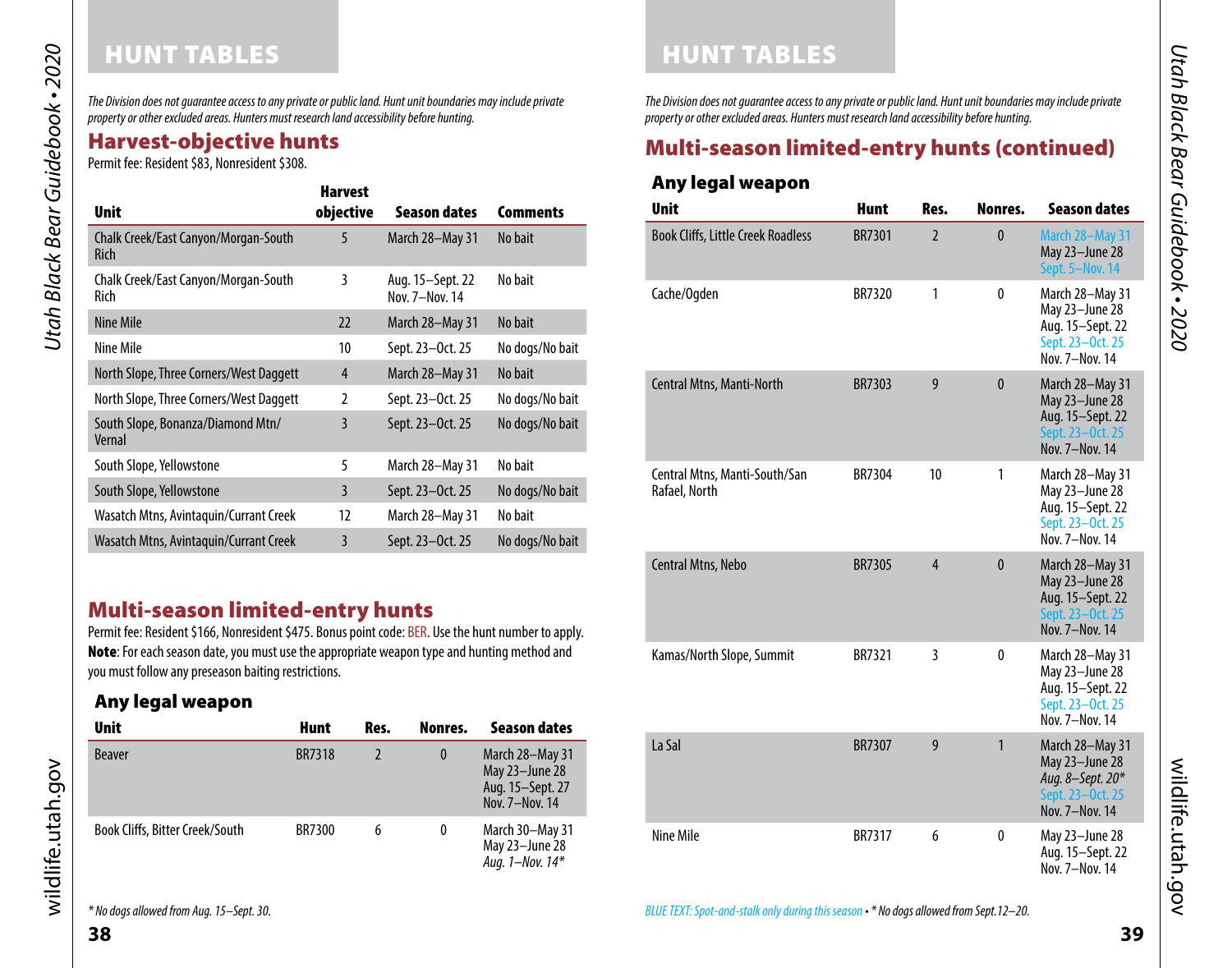# HUNT TABLES HUNT TABLES

*The Division does not guarantee access to any private or public land. Hunt unit boundaries may include private property or other excluded areas. Hunters must research land accessibility before hunting.*

# Multi-season limited-entry hunts (continued)

# Any legal weapon

*Utah Black Bear Guidebook • 2020*

<span id="page-20-0"></span>Utah Black Bear Guidebook • 2020

| <b>Unit</b>                                | <b>Hunt</b>   | Res.           | Nonres.      | <b>Season dates</b>                                                                           |
|--------------------------------------------|---------------|----------------|--------------|-----------------------------------------------------------------------------------------------|
| North Slope, Three Corners/West<br>Daggett | <b>BR7308</b> | 1              | $\mathbf{0}$ | May 23-June 28<br>Aug. 15–Sept. 22<br>Nov. 7-Nov. 14                                          |
| Panguitch Lake/Zion                        | BR7309        | 3              | $\mathbf{0}$ | March 28-May 31<br>May 23-June 28<br>Aug. 15-Sept. 22<br>Nov. 7-Nov. 14                       |
| Plateau, Boulder/Kaiparowits               | <b>BR7310</b> | 8              | $\mathbf{0}$ | March 28-May 31<br>May 23-June 28<br>Aug. 15-Sept. 22<br>Sept. 23–0ct. 25<br>Nov. 7-Nov. 14   |
| Plateau, Fishlake/Thousand Lakes           | BR7311        | 1              | $\mathbf{0}$ | March 28-May 31<br>May 23-June 28<br>Aug. 15-Sept. 22<br>Nov. 7-Nov. 14                       |
| San Juan                                   | <b>BR7312</b> | 9              | $\mathbf{1}$ | March 28-May 31,<br>May 23-June 28,<br>Aug. 8-Sept. 20*<br>Sept. 23-Oct. 25<br>Nov. 7-Nov. 14 |
| South Slope, Bonanza/Diamond<br>Mtn/Vernal | BR7313        | 5              | $\mathbf{0}$ | March 28-May 31<br>May 23-June 28<br>Aug. 15-Sept. 22<br>Nov. 7-Nov. 14                       |
| South Slope, Yellowstone                   | <b>BR7314</b> | $\overline{2}$ | $\mathbf{0}$ | May 23-June 28<br>Aug. 15-Sept. 22<br>Nov. 7-Nov. 14                                          |
| Wasatch Mtns, Avintaquin/Currant<br>Creek  | <b>BR7315</b> | 3              | $\mathbf{0}$ | May 23-June 28<br>Aug. 15–Sept. 22<br>Nov. 7-Nov. 14                                          |
| Wasatch Mtns, West-Central                 | <b>BR7316</b> | 8              | $\mathbf{0}$ | March 28-May 31<br>May 23-June 28<br>Aug. 15-Sept. 22<br>Nov. 7-Nov. 14                       |

*The Division does not guarantee access to any private or public land. Hunt unit boundaries may include private property or other excluded areas. Hunters must research land accessibility before hunting.*

# <span id="page-20-1"></span>Restricted pursuit limited-entry units

Permit fee: Resident \$30, Nonresident \$135. Bonus point code: BPU. Use the hunt number to apply.

Note: A restricted pursuit permit is valid on the unit and during the season listed on your permit. It is also valid during all three pursuit seasons on any pursuit unit that is not designated as restricted. New this year: The Utah Wildlife Board approved new spring restricted pursuit seasons for nonresidents on the Book Cliffs, La Sal and San Juan units. The spring pursuit seasons on those units are not restricted for resident pursuers, which is why resident permits aren't listed in the spring table below.

# Spring season

| <b>Unit</b>        | Hunt          | Res.      | Nonres. | Season dates    |
|--------------------|---------------|-----------|---------|-----------------|
| <b>Book Cliffs</b> | <b>BR1015</b> | See below |         | March 28-May 31 |
| La Sal             | <b>BR1017</b> | See below |         | March 28-May 31 |
| San Juan           | <b>BR1016</b> | See below |         | March 28-May 31 |

Important: If you are a Utah resident who wants to pursue bears on the Book Cliffs, La Sal or San Juan units during the spring pursuit season (March 28–May 31, 2020), you need to purchase a pursuit permit at *wildlife.utah.gov*, from a license agent or at any Division office. The spring pursuit seasons on those units are not restricted for resident pursuers.

# Early summer season

| <b>Unit</b>        | Hunt          | Res. | Nonres.  | Season dates   |  |
|--------------------|---------------|------|----------|----------------|--|
| <b>Book Cliffs</b> | <b>BR1008</b> | 26   |          | July 6-July 17 |  |
| La Sal             | BR1009        | 14   |          | July 6-July 17 |  |
| San Juan           | <b>BR1010</b> |      | $\bf{0}$ | July 6-July 17 |  |

#### Late summer season

| <b>Unit</b>        | Hunt          | Res.           | Nonres.  | Season dates   |
|--------------------|---------------|----------------|----------|----------------|
| <b>Book Cliffs</b> | <b>BR1011</b> | 26             |          | July 20-Aug. 1 |
| La Sal             | BR1012        | 14             |          | July 20–Aug. 2 |
| San Juan           | BR1013        | $\overline{a}$ | $\Omega$ | July 20-Aug. 2 |

wildlife.utah.gov

wildlife.utah.gov

wildlife.utah.gov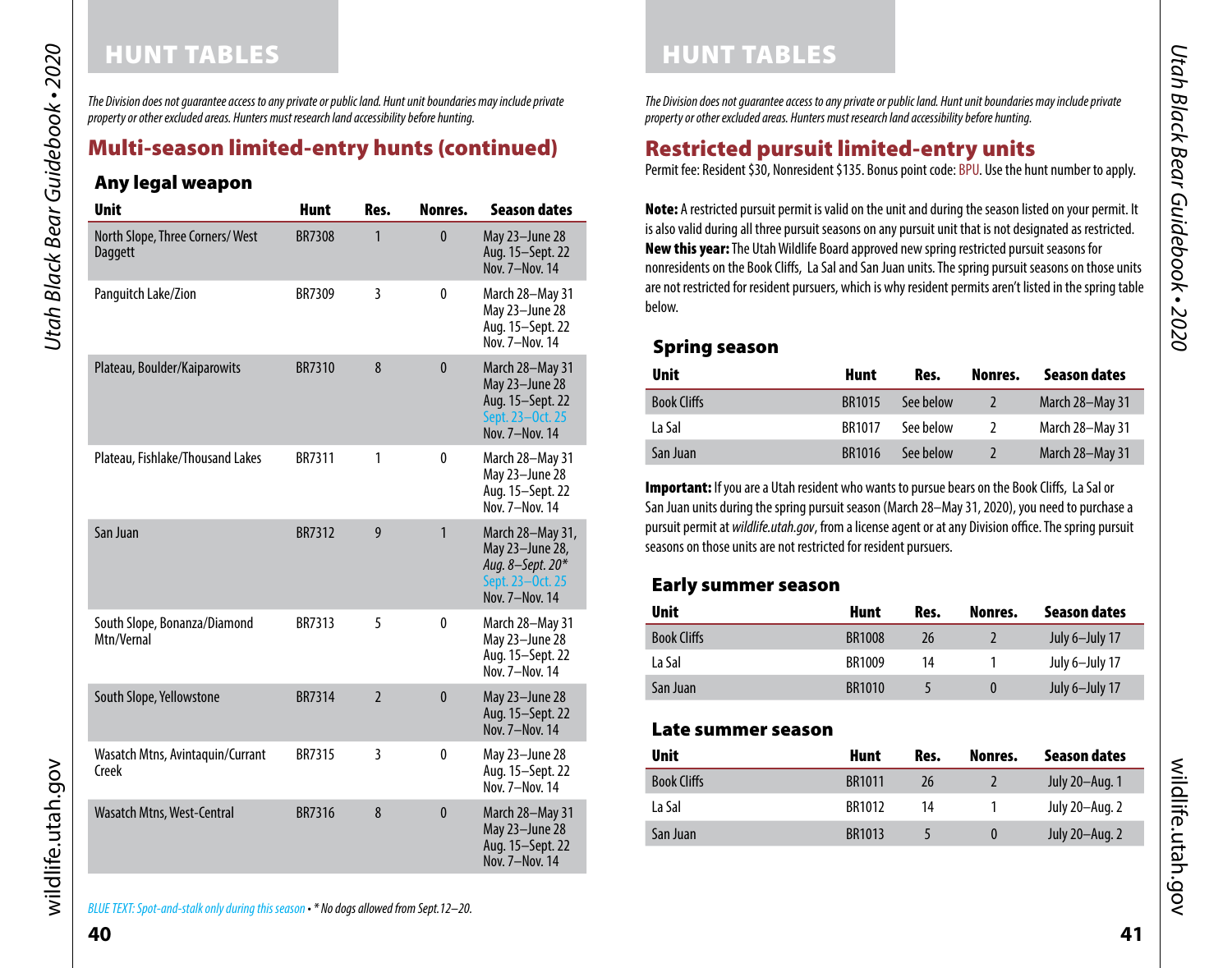# DEFINITIONS

*Utah Code § 23-13-2 and Utah Admin. Rules R657-33-2, R657-33-12 and R657-33-26* 

Utah Black Bear Guidebook - 2020 *Utah Black Bear Guidebook • 2020*

**Accompany** means that on a restricted pursuit unit, the dog handler must remain close enough to the permit holder to maintain visual contact and verbal communication without the assistance of any electronic device. The only time a dog handler may separate from the pursuit-permit holder is to retrieve dogs that leave the pack. The dog handler must do all of the following:

- •Take reasonable steps to keep the pack together before and during pursuit •Only separate from the permit holder to retrieve stray dogs (and not actively
- pursue a bear during the retrieval process)
- •Make reasonable efforts to call dogs off of a bear that has been cornered or held at bay
- •Immediately release any bear that is incidentally treed or held at bay by the stray dogs

**Bait** means any lure containing animal, mineral or plant materials.

**Baiting** means the placing, exposing, depositing, distributing or scattering of bait to lure, attract or entice bear on or over any area.

Bear means *Ursus americanus*, commonly known as black bear.

**Canned hunt** means that a bear is treed. cornered, held at bay or its ability to escape is otherwise restricted for the purpose of allowing a person who was not a member of the initial hunting party to arrive and take the bear.

Carcass means the dead body of an animal or its parts.

Certificate of registration means a document issued under the Wildlife Resources Code, or any rule or proclamation of the Wildlife Board granting authority to engage in activities not covered by a license, permit or tag.

**Compensation** means anything of economic value in excess of \$100 that is paid, loaned, granted, given, donated or transferred to a dog handler for or in consideration of pursuing bear for any purpose.

**Cub** means a bear less than one year of age.

**Cultivated land** means land that is readily identifiable as any of the following:

- •Land whose soil is loosened or broken up for the raising of crops
- •Land that is used for the raising of crops •Pasturage that is artificially irrigated

**Division** means the Division of Wildlife **Resources** 

Dog handler means the person in the field that is responsible for transporting, releasing, tracking, controlling, managing, training, commanding and retrieving the dogs involved in the pursuit. The owner of the dogs is presumed the dog handler when the owner is in the field during pursuit.

**Domicile** means the place where an individual has a fixed permanent home and principal establishment. It is also the place to which the individual, if absent, intends to return; and in which the individual, and the individual's family voluntarily reside, not for a special or temporary purpose, but with the intention of making a permanent home. To create a new domicile, an individual shall abandon the old domicile and be able to prove that a new domicile has been established.

**Draw-lock** means a mechanical device used to hold and support the draw weight of a conventional or compound bow at any increment of draw until released by the archer using a trigger mechanism attached to the device.

**Evidence of sex** means the sex organs of a bear, including a penis, scrotum or vulva.

**Green pelt** means the untanned hide or skin of any bear.

Harvest-objective hunt means any hunt that is identified as harvest-objective in the hunt table of this guidebook.

Harvest-objective permit means any permit valid on harvest-objective units.

Harvest-objective unit means any unit designated as harvest-objective in the hunt table of this guidebook.

**Hunting** means to take or pursue a reptile, amphibian, bird or mammal by any means.

**Hunting mentor** means a Resident or Nonresident individual possessing a valid permit issued by the Division to take protected wildlife in Utah and who is 21 years of age or older at the time of application for the Mentor Program.

Limited-entry hunt means any hunt listed in the hunt table of this guidebook that is identified as a limited-entry hunt for bear, and that does not include harvest-objective hunts or pursuit only. Certain limited-entry hunts span multiple seasons and are identified in this guidebook as multi-season limited-entry hunts.

Limited-entry permit means any permit obtained for a limited-entry hunt by any means, including conservation permits, expo permits and sportsman permits.

Livestock means cattle, sheep, goats and turkeys.

Nonresident means a person who does not qualify as a resident.

Permit means a document, including a stamp, which grants authority to engage in specified activities under the Wildlife Resources Code or a rule or proclamation of the Wildlife Board.

**Private lands** means any lands that are not public lands, excluding Native American Trust Lands.

**Protected wildlife** means the animals defined in the "wildlife" definition below. It does not include coyote, field mouse, gopher, ground squirrel, jackrabbit, muskrat and raccoon.

**Public lands** means any lands owned by the state, a political subdivision or independent entity of the state, or the United States—excluding Native American Trust Lands—that are open to the public for purposes of engaging in pursuit.

Pursue means to chase, tree, corner or hold a bear at bay.

<span id="page-21-0"></span>Qualifying minor means a Utah Resident who is under 18 at the time of application for the Mentor Program and who is otherwise eligible to lawfully hunt.

**Resident** means a person who has a domicile (fixed permanent home and principal establishment) in Utah for six consecutive months immediately preceding the purchase of a license or permit, AND DOES NOT claim residency for hunting, fishing or trapping in any other state or country.

An individual retains Utah residency if he or she leaves Utah to serve in the armed forces of the United States, or for religious or educational purposes, and does NOT claim residency for hunting, fishing or trapping in any other state or country.

Members of the armed forces of the United States and dependents are residents as of the date the member reports for duty under assigned orders in Utah, if:

- •The member is NOT on temporary duty in Utah and does NOT claim residency for hunting, fishing or trapping in any other state or country.
- •The member presents a copy of his or her assignment orders to a Division office to

wildlife.utah.gov